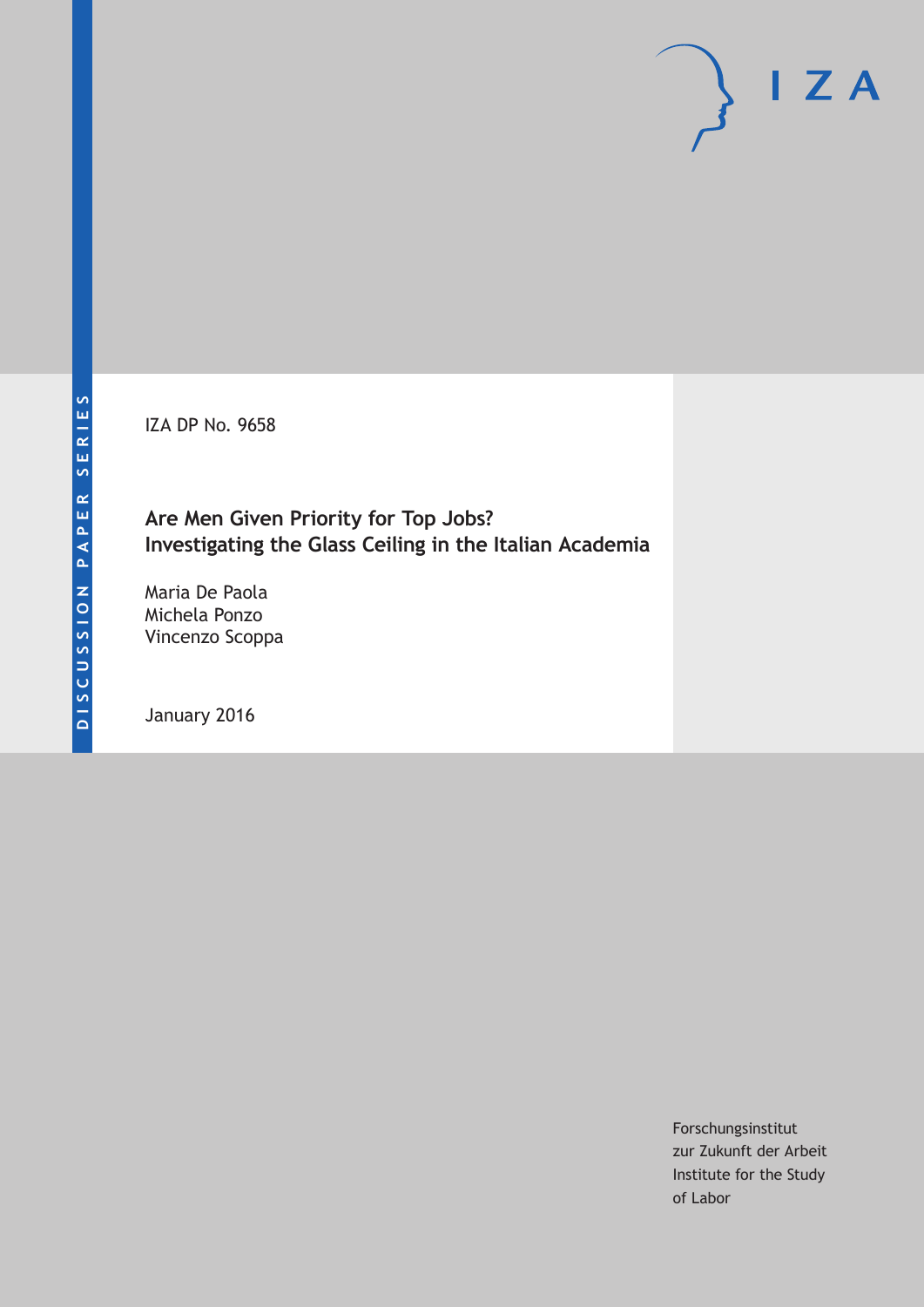# **Are Men Given Priority for Top Jobs? Investigating the Glass Ceiling in the Italian Academia**

# **Maria De Paola**

*University of Calabria and IZA* 

# **Michela Ponzo**

*University of Naples Federico II* 

# **Vincenzo Scoppa**

*University of Calabria and IZA*

# Discussion Paper No. 9658 January 2016

IZA

P.O. Box 7240 53072 Bonn **Germany** 

Phone: +49-228-3894-0 Fax: +49-228-3894-180 E-mail: iza@iza.org

Any opinions expressed here are those of the author(s) and not those of IZA. Research published in this series may include views on policy, but the institute itself takes no institutional policy positions. The IZA research network is committed to the IZA Guiding Principles of Research Integrity.

The Institute for the Study of Labor (IZA) in Bonn is a local and virtual international research center and a place of communication between science, politics and business. IZA is an independent nonprofit organization supported by Deutsche Post Foundation. The center is associated with the University of Bonn and offers a stimulating research environment through its international network, workshops and conferences, data service, project support, research visits and doctoral program. IZA engages in (i) original and internationally competitive research in all fields of labor economics, (ii) development of policy concepts, and (iii) dissemination of research results and concepts to the interested public.

IZA Discussion Papers often represent preliminary work and are circulated to encourage discussion. Citation of such a paper should account for its provisional character. A revised version may be available directly from the author.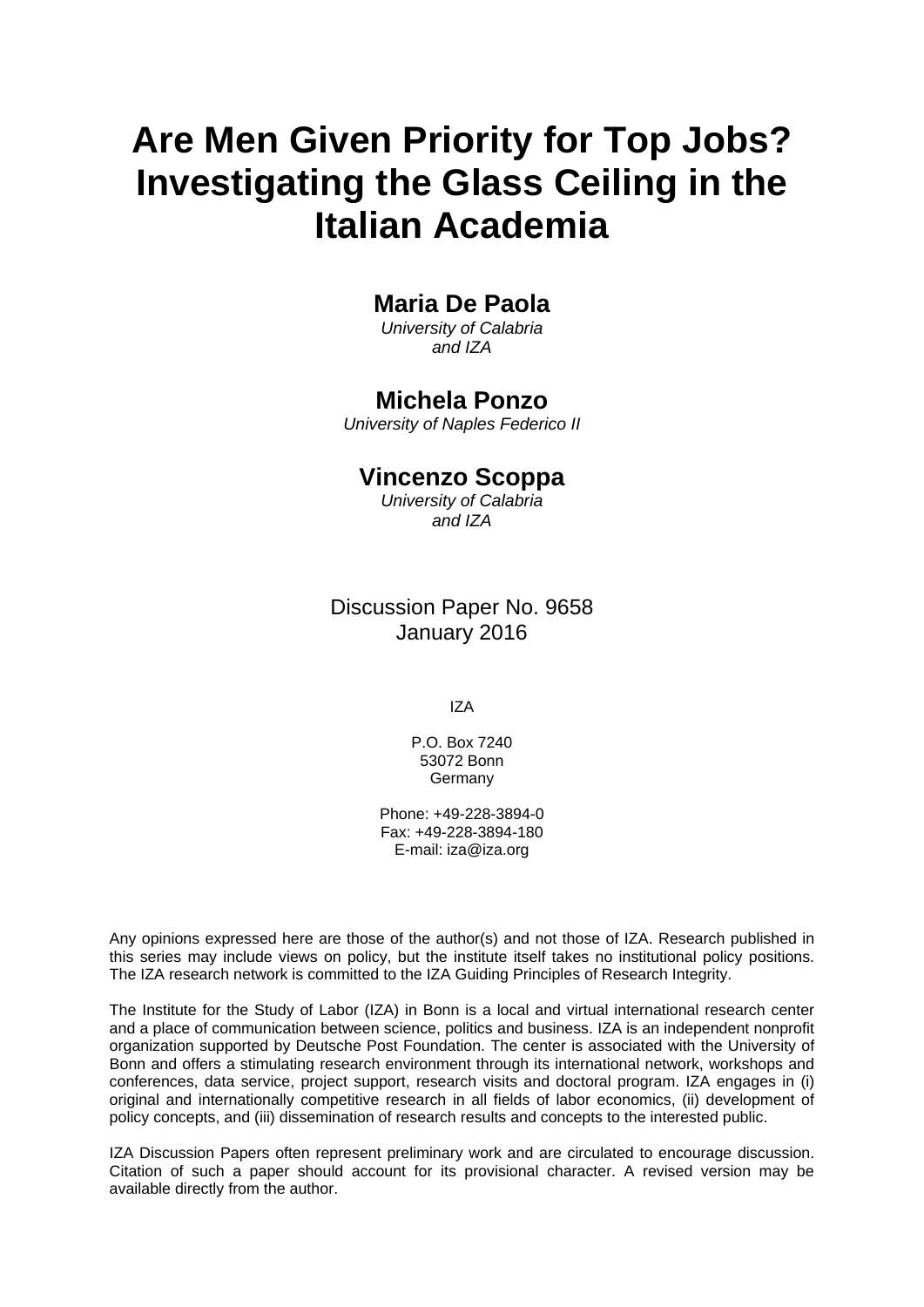IZA Discussion Paper No. 9658 January 2016

# **ABSTRACT**

# **Are Men Given Priority for Top Jobs? Investigating the Glass Ceiling in the Italian Academia\***

We aim to investigate if men receive preferential treatment in promotions using the Italian system for the access to associate and full professor positions that is organized in two stages: first, candidates participate in a national wide competition to obtain the National Scientific Qualification (NSQ), then successful candidates compete to obtain a position in University Departments opening a vacancy. We investigate the probability of success in the two stages in relation to the candidate's gender, controlling for several measures of productivity and a number of individual, field and university characteristics. Whereas no gender differences emerge in the probability of obtaining the NSQ, females have a lower probability of promotion at the Department level. Gender gaps tend to be larger when the number of available positions shrink, consistent with a sort of social norm establishing that men are given priority over women when the number of positions is limited.

JEL Classification: J71, M51, J45, J16, D72, D78

Keywords: gender discrimination, glass ceiling, academic promotions, natural experiment

Corresponding author:

 $\overline{\phantom{a}}$ 

Vincenzo Scoppa Department of Economics, Statistics and Finance University of Calabria Via Ponte Bucci 87036 Arcavacata di Rende (CS) Italy E-mail: v.scoppa@unical.it

<sup>\*</sup> We would like to thank Marcella Corsi, Guido de Blasio, Sabrina Giordano, Tullio Jappelli, Silvia Marchesi, Roberto Nisticò, Mauro Sylos Labini, Daniela Vuri and seminar participants to the Italian Society of Economists Conference (Napoli) and to the University of Calabria for useful comments and suggestions.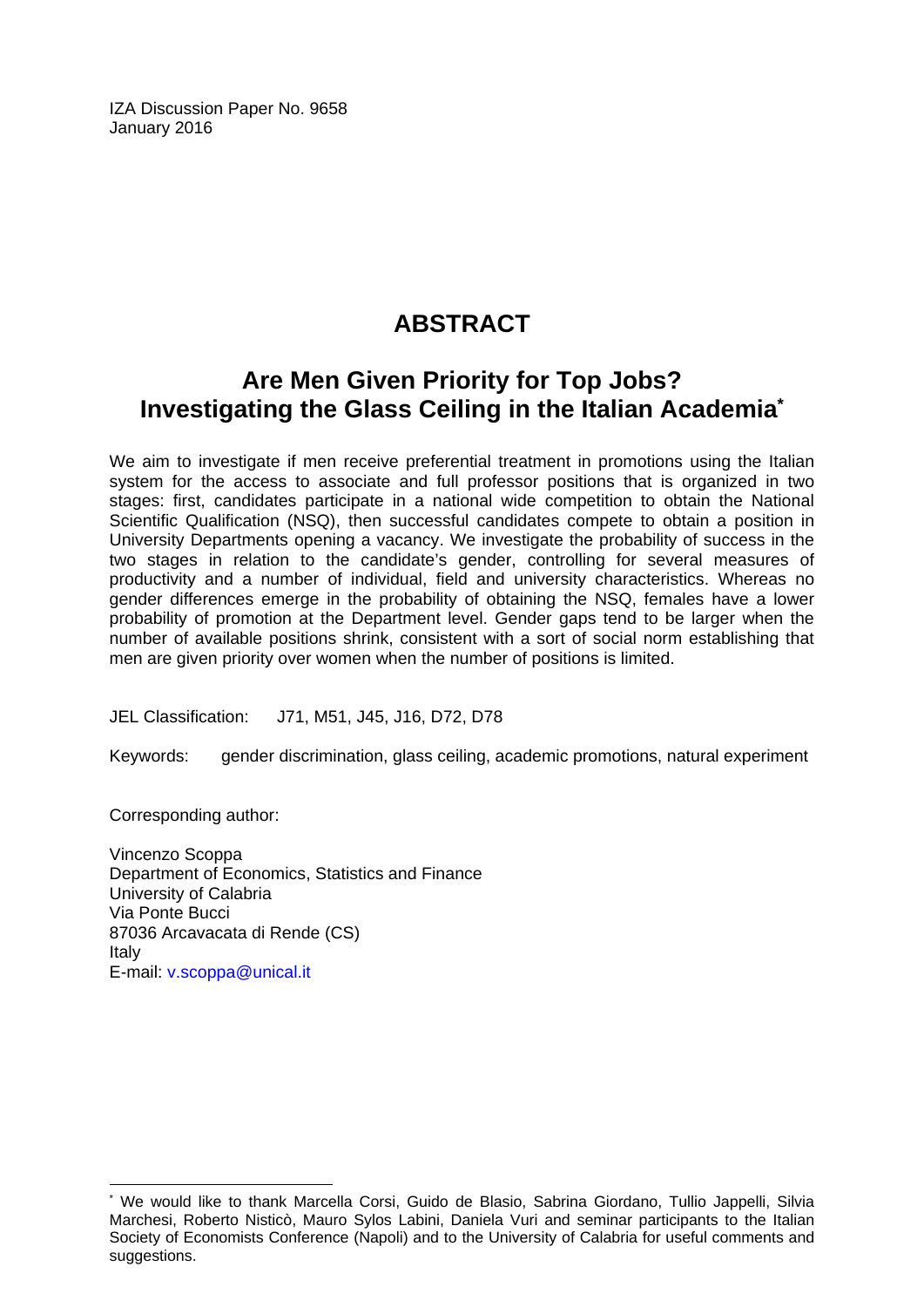### *1. Introduction*

A number of papers has shown that the gender wage gap is increasing across the wage distribution in many countries (Arulampalam, Booth and Bryan, 2007; Albrecht, Bjorklund and Vroman, 2003) and that women remain greatly underrepresented in higher paying jobs and in top positions (the so-called "glass-ceiling"). These results can be explained by lower females' productivity, since women may work fewer hours, be less attached to work or have lower experience, but they may also derive from discrimination against women. For example, some recent studies examining promotions and pay in the academic labor market show that, controlling for scientific productivity, women suffer a disadvantage in career progression and a within-rank pay gap (Blackaby, Booth and Frank, 2005; McDowell, Singell and Ziliak, 1999; Ginther and Hayes, 2003; Ginther and Kahn, 2004).

The empirical literature investigating gender discrimination in the labor market has followed three main strands: regression analyses, correspondence studies and natural experiment. The first uses regression analyses on observational data, typically explaining wage differentials on the basis of observable workers' and jobs' characteristics. This literature finds large unexplained wage gaps between males and females and interprets these as evidence of discrimination (see Altonji and Blank, 1999, for a review).<sup>1</sup> However, since most of these studies lack accurate measures of productivity, some unobserved factors might lead to upward biased gender differentials.

The second strand of the literature adopts an experimental approach and mainly uses correspondence studies (relying on fictitious matched CVs submitted to employers), to test if women are less likely than men to be considered for hiring. This literature shows that gender differences in callback rates depend on the type of occupation and sector (Neumark, 1996; Riach and Rich, 2006; Booth and Leigh, 2010; Petit, 2007; Steinpreis, Anders and Ritzke, 1999).<sup>2</sup> Even if CVs are made equivalent in terms of observable characteristics, differences in the probability of being hired could be explained by the fact that from the applicant's gender employers infer characteristics that are not included in the CV .

Finally, Goldin and Rouse (2000) exploit one of the few natural experiments in this literature and show that female musicians have increased their probability of being hired in prevailingly male symphony orchestra after the adoption of "blind" auditions with a screen to conceal the candidate's identity from the jury. Other forms of natural experiments are used by some recent works investigating whether gender discrimination depends on the gender of evaluators (Bagues and Esteve-Volart, 2010;

<sup>&</sup>lt;sup>1</sup> In the academic field, Wenneras and Wold (1997) carry out this type of analysis analysing the probability of success for postdoctoral fellowship applications, finding that females have to be much more productive to have the same chances of males.

<sup>&</sup>lt;sup>2</sup> Steinpreis, Anders and Ritzke (1999) conducted an experiment in the academic setting asking 238 psychologists to review CVs in order to provide recommendations for hiring. They used the same CVs changing randomly gender and found that reviewers preferred CVs with male names.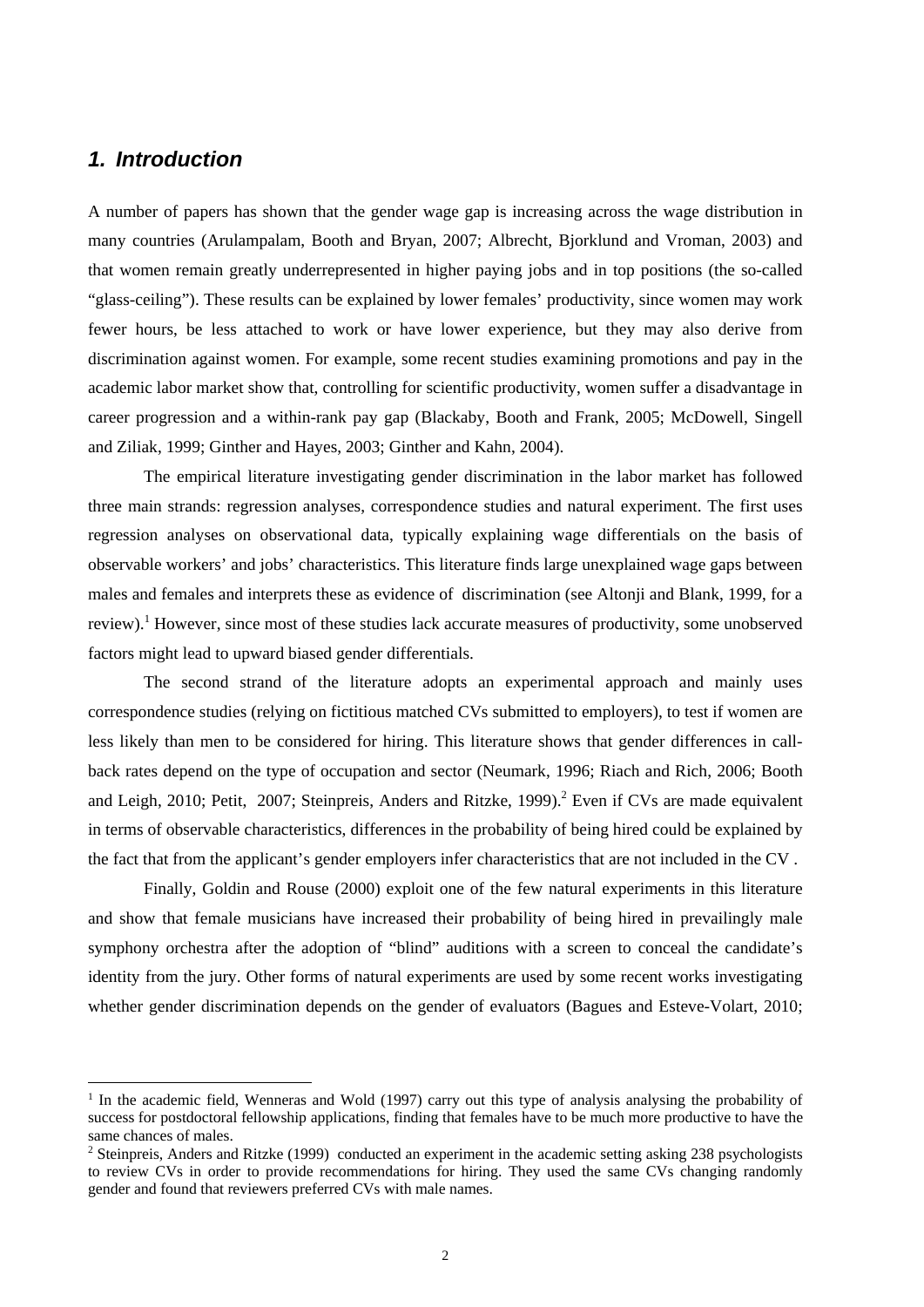Bagues, Sylos-Labini and Zinovyeva, 2015; De Paola and Scoppa, 2015) finding rather ambiguous results.

Overall, because of the related econometric challenges the evidence on gender discrimination remains controversial.

Our work aims at providing new evidence on this issue focusing on the Italian University system and considering promotions to associate and full professor positions. The underrepresentation of women in academia remains a cause for concern. In Italy, women account for 45% of assistant professors, 37% of associate professors and only a mere 20% of full professors. Similar figures are found for other European countries and for US.

Exploiting the features of the system currently governing academic promotions in Italy we are able to compare gender gaps in two different settings: the first in which candidates have to reach a certain standard and where there are no limits to the number of slots available and the second in which candidates compete one against the others to fill a limited number of vacancies.

In fact, the new Italian system for promotions to associate and full professor positions is organized in two stages: first, candidates need to obtain a National Scientific Qualification (NSQ) awarded by a national committee who consider candidates' publications and CVs in relation to a field specific minimum standard; subsequently, successful candidates compete to be promoted by local University Departments to the higher academic position through a sort of tournament in which applicants are compared one against the other.

Using data on about 26,300 applicants for the NSQ and data on 14,000 successful candidates competing for local promotions, we investigate whether the probability of obtaining the NSQ and the probability of promotion at the local level are related to the candidate's gender. Controlling for good measures of scientific productivity, we find that while there are no gender differences whatsoever in the probability of obtaining the NSQ, females, ceteris paribus, have a lower probability of promotion at the local level of 6-7 percentage points. This is especially true for promotion to full professors. These results hold true also when we control for a number of individual, field and university characteristics (seniority, tenure, connections, number of available positions at the local level, etc.).

Interestingly, we find that gender gaps tend to be larger when the number of available positions shrink, consistent with a sort of social norm establishing that when positions are scarce priority has to be given to men.

Three features distinguish our work from the existing literature. First, we are able to investigate gender differentials in two different settings, one with unlimited positions and the other with a limited number of positions. Second, we have available very good measures of scientific productivity since we use the measures adopted by the national committees to award the NSQ. Third, we can confidently exclude that our results on gender gaps at local competitions are related to gender differences in the propensity to apply for promotion (since all researchers in our sample have already applied for the NSQ)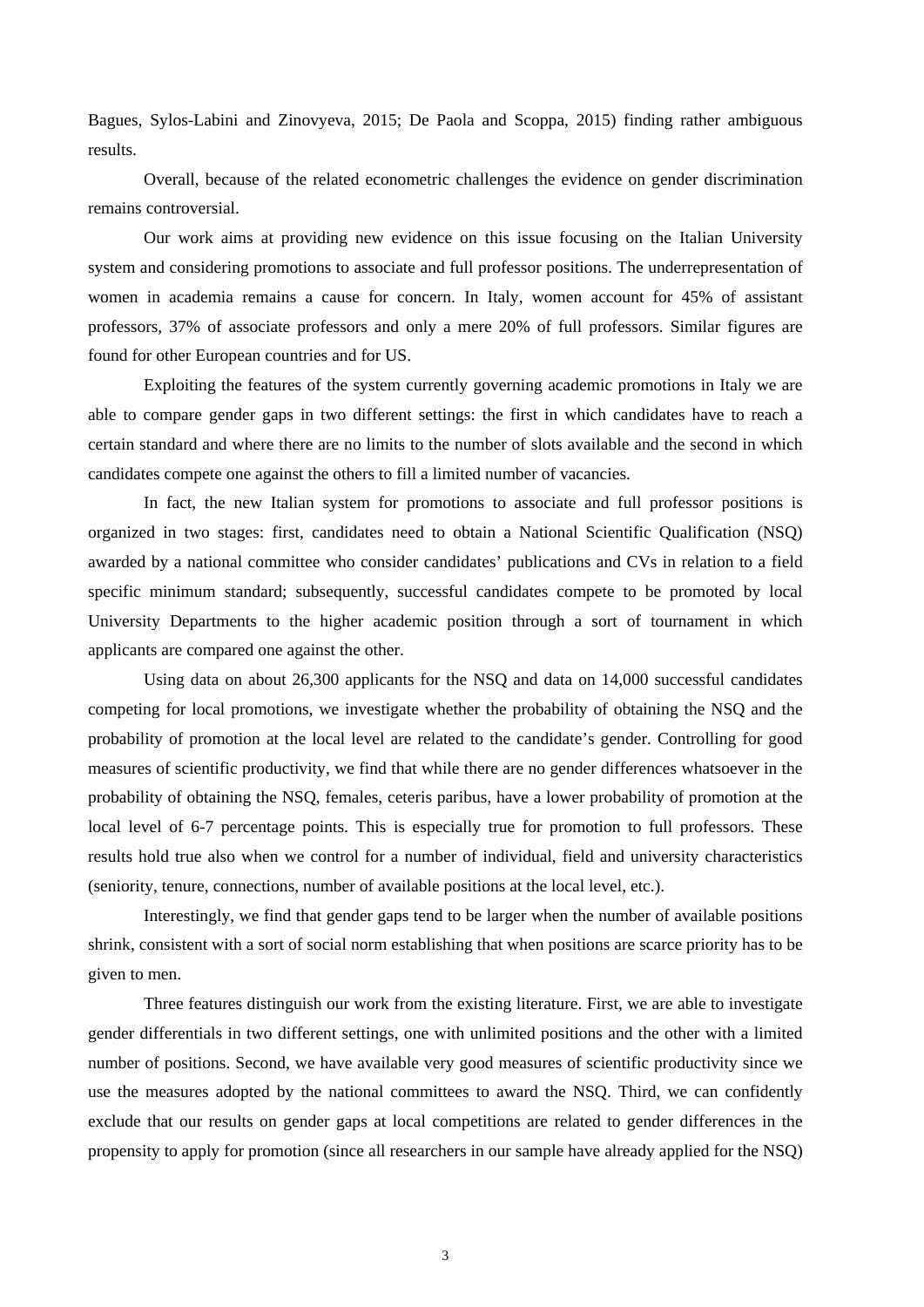or to gender differences in the propensity to move to a new Department since almost all promotions take place within the same Department in which individuals are already employed.

The paper is organized as follows. Section 2 presents the Italian academic promotion system. In Section 3 we describe our data. In section 4 we investigate whether females have a lower probability to obtain the NSQ. In Section 5 we focus on the probability of being effectively promoted at the University Department level for researchers who obtained the NSQ. Section 6 investigates whether gender differences are related to the abundancy of positions at the department level. Section 7 concludes.

### *2. The Institutional Background*

The rules governing careers in the Italian Universities have changed repeatedly over time. The system currently governing promotions to associate and full professor positions has been introduced in the Italian academic system in 2012, following a major reform of the University system in 2010 (the socalled "Gelmini Law", after the name of the former University Minister). The reform was aimed at increasing transparency and meritocracy through a two-stage procedure: in a first stage candidates aiming for promotion to associate or full professor positions are required to qualify in a centralized national competition held at the field level (National Scientific Qualification); a second stage, in which effective promotions (or new hiring) are managed at local level by each university.<sup>3</sup>

In this study we consider the procedure for obtaining the National Scientific Qualification launched in 2012 (the deadline for applications was the  $20<sup>th</sup>$  November 2012 and evaluation procedures have been completed by the first semester of 2014). For details of this procedure, we refer to De Paola, Ponzo and Scoppa (2015) and Bagues, Sylos-Labini and Zinovyeva (2015) who have analyzed different aspects of this system.

The Italian academia is organized in 14 different areas (for example, "Physics", "Medicine", "Economics and Statistics"); each area is in turn divided in different fields (for example, "Applied Physics", "Econometrics", "Private Law") for a total of 184 fields. The NSQ is awarded by a committee (specific to each field) of five members (four full Professors from Italian Universities and one foreign member from OECD countries) who are randomly selected among the full professors in each field who reached some scientific productivity standards and volunteered for the task.

Committee members evaluate candidates to both associate and full professor positions and award the NSQ. There are no limits to the number of qualifications awarded in each field.<sup>4</sup> Committees had full autonomy on the criteria to be used in the evaluation but some criteria were suggested by the

<sup>&</sup>lt;sup>3</sup> Previously, promotions were entirely decided at the local level. The system is described in De Paola and Scoppa (2015).

<sup>4</sup> Candidates who fail to obtain the qualification cannot participate in the NSQ taking place in the following two years.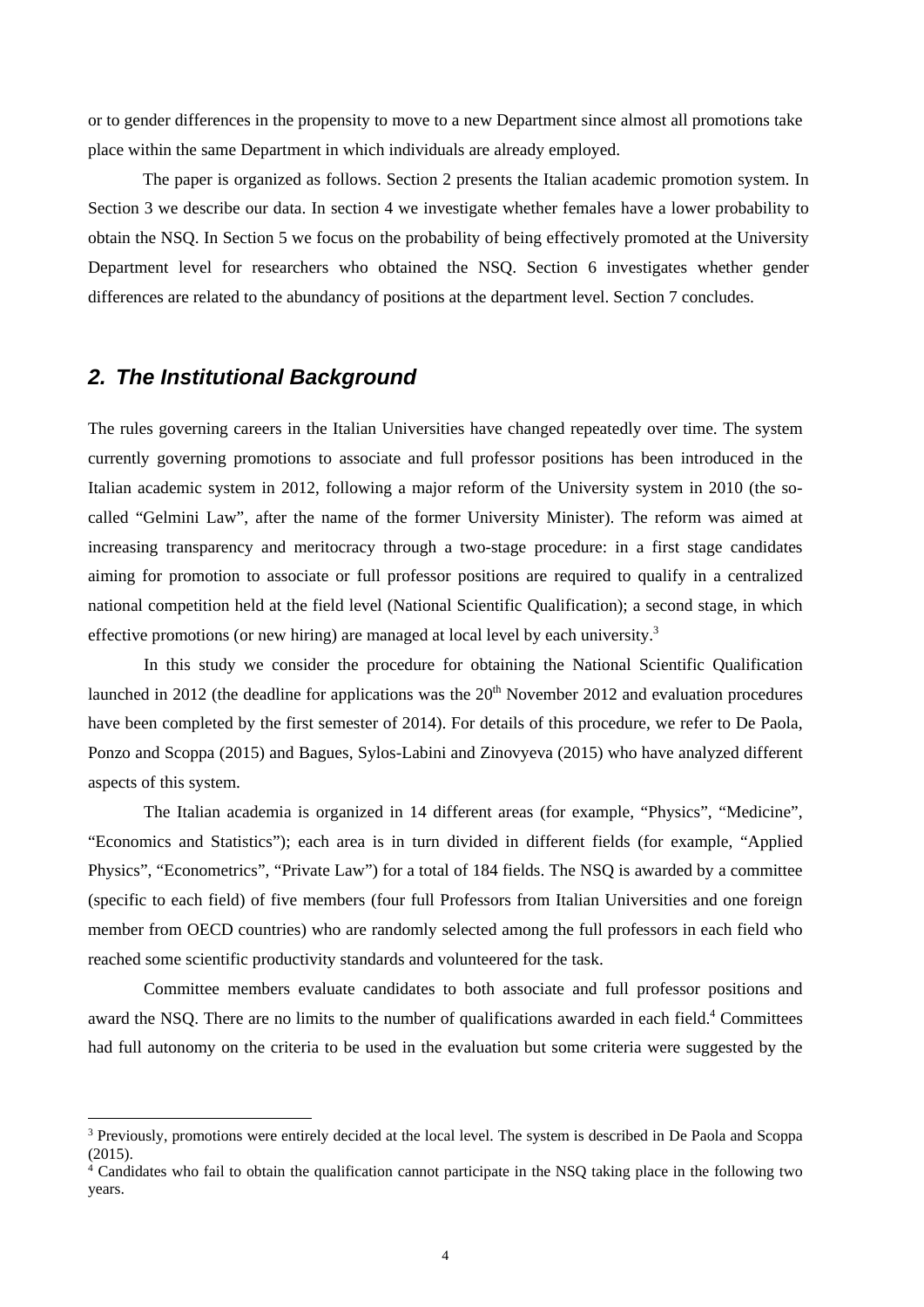Ministry of Education, University and Research in relation to the research productivity of candidates in the previous ten years, as measured by some bibliometric indicators (see below).

The Italian system is similar to that currently in place in Spain and France. However, while in the French and Spanish systems candidates are evaluated both on their CVs and on the basis of some oral presentations, in the Italian NSQ evaluation committees assess candidates exclusively on the basis of their publications and CVs.

Obtaining the National Qualification is only the first step to get a promotion.<sup>5</sup> In fact, University Departments can autonomously choose the full and associate professors to hire among individuals who have obtained the NSQ, through an open competition for both internal and external candidates or, alternatively, through a competition reserved to internal candidates. Then, the probability on being effectively promoted by individuals who gained the NSQ depends on the number of vacancies opened by University Departments.

In November 2015, after about two years since the conclusion of the NSQ 2012, 55% of individuals who have obtained the NSQ as associate professor and 10.4% of qualified full professors have been effectively promoted to the new position. Although University Departments can select, in principle, internal or external candidates, due to a notable difference in costs, in the vast majority of cases (98.4%) Departments have promoted internal candidates.

### *3. The Data*

The data we use in our analysis are mainly gathered from the website of the Italian Ministry of Education, University and Research (MIUR).<sup>6</sup> We have collected the lists of all individuals holding a position in the Italian University system either as assistant professors or as associate professors on the  $31<sup>th</sup>$  December 2013 (before the promotions procedures began<sup>7</sup>) and on the 1<sup>st</sup> November 2015. We have also information on candidates' gender, affiliation, tenure and experience (since the year 2000).

In our analysis we mainly focus on researchers affiliated to an Italian University in 2013 and we disregard all the external candidates obtaining a qualification, that is, those who in 2013 were neither assistant nor associate professors in Italian Universities. This choice is due to two reasons: first, external candidates are rarely considered for promotion by University Departments, since promotion of an internal candidate is much less expensive (about 70% less both for associate and full professor

<sup>&</sup>lt;sup>5</sup> Italian academics have similar obligations and constraints at all the hierarchical levels, carry out similar tasks and promotions do not imply longer working hours. Teaching loads are quite uniform and determined by the Law and by University regulation.

<sup>&</sup>lt;sup>6</sup> See the website:  $\frac{http://cercauniversita.cineca.it/php5/docenti/cerca.php}{nT}$ <br>The deadline for application for ASN was in November 2012. The fir

<sup>&</sup>lt;sup>7</sup> The deadline for application for ASN was in November 2012. The first outcomes of the ASN evaluations were published in December 2013 (149 out of 184 committees concluded their evaluations around this period) and the last in August 2014.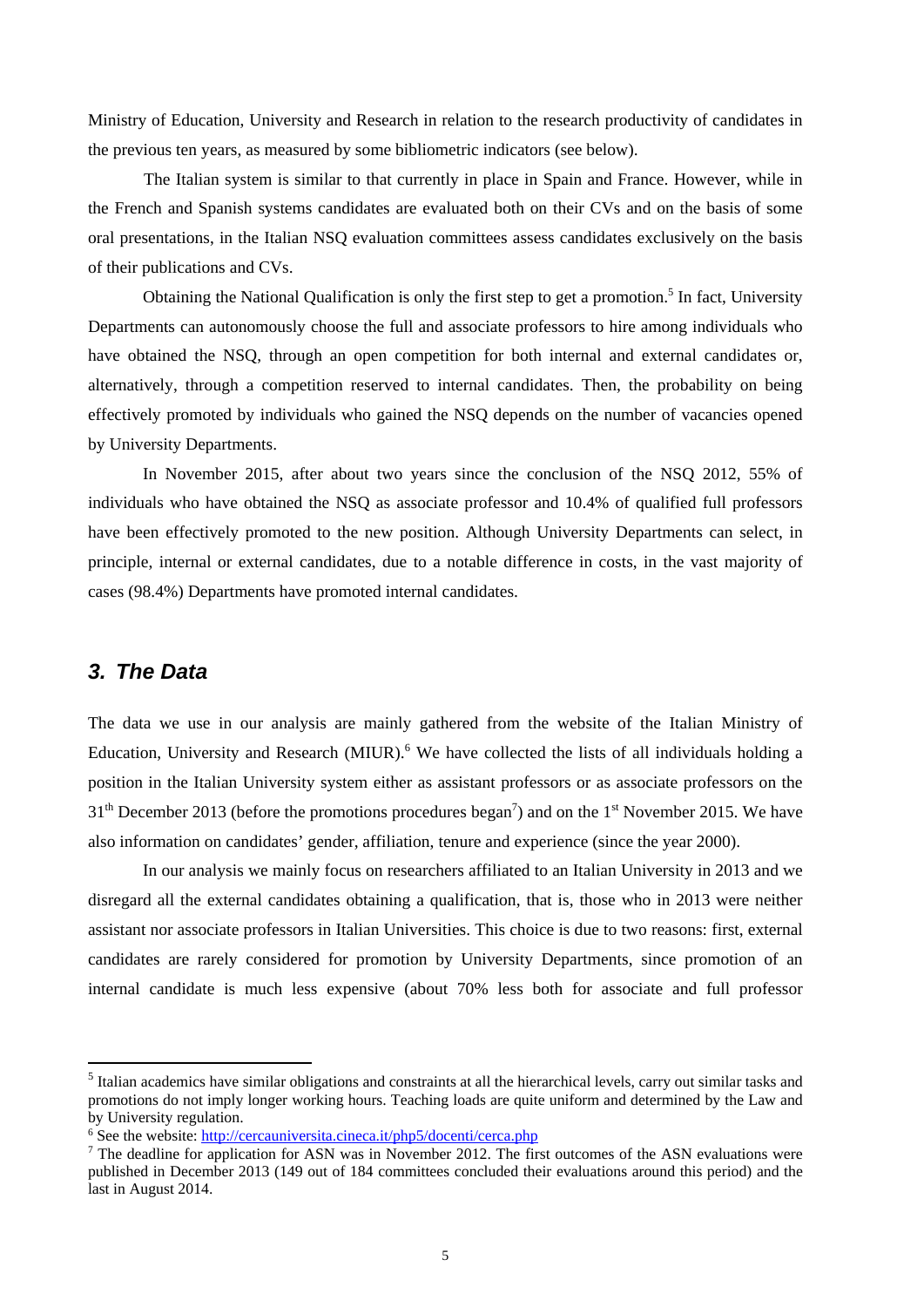promotions); second, for this sample we do not observe age, years of experience, careers, affiliation, and so on.

From the National Scientific Qualification's website we have collected data for each field on the list of candidates to the NSQ and on those who obtained the National Qualification.<sup>8</sup> Then, we built a dummy variable, *Qualification*, equal to one when a candidate has obtained the NSQ (and zero otherwise).

In addition, the NSQ's website provides information on three measures of candidates' scientific productivity (in the ten years preceding the evaluation) that were used by committee members to award the qualification. In bibliometric fields (mainly scientific fields) $\delta$  the productivity indicators used are: a) the number of articles published in scientific journals; b) the total number of citations; c) the h-index. In non-bibliometric fields (Social Sciences and Humanities) the indicators are: a) the number of articles published in scientific journals; b) the number of articles published in high quality journals;<sup>10</sup> c) the number of books. $11$ 

Since these indicators of scientific productivity tend to be highly correlated, to avoid multicollinearity problems we have undertaken a principal component analysis for each field to obtain a comprehensive measure of individual scientific productivity (only the first component was considered), which we call *Productivity*.

In the Italian system, professors hired at any level have to spend an initial period of three years ("No Tenure") after which they are hired permanently (conditional on satisfactory performance). Although almost everyone obtains tenure, the indicator variable "*No tenure*" is useful as a measure of seniority. Furthermore, since we observe for each candidate when he/she was hired by an Italian university (starting from year 2000), we use this information to build the variable *Experience*, that is, the number of years since a researcher has been hired.<sup>12</sup> Using the affiliations of both evaluators in the NSQ and candidates we build an indicator of professional networks between candidates and committee members*, Connections*, taking the value of one when at least one professor in the set of evaluators works (or has worked in the past) in the same university in which the candidate is employed, and zero otherwise. Finally, we build 5 geographical dummies (North-West, North-East, Centre, South, Islands) using the geographical location of the University in which each individual is affiliated.

In Panel (a) of Table 1 are reported the descriptive statistics for the 26,307 applications at the NSQ from researchers who were affiliated in 2013 at an Italian University (15,422 applications for

<sup>&</sup>lt;sup>8</sup> See the website:  $\frac{http://abilitazione.miuri/t/public/pubblicacandidati.php}{http://abilitazione.miuri/tpublic/pubblicacandidati.php}$ <br><sup>9</sup> Bibliometric fields include Mathematics Physics Chemistry Farth S.

<sup>&</sup>lt;sup>9</sup> Bibliometric fields include Mathematics, *Physics*, *Chemistry*, *Earth Sciences*, *Biology*, *Medicine*, *Agricultural* and Veterinary Sciences, Civil Engineering and Architecture, Industrial and Information Engineering, Psychology.  $10$  The list of high quality journals in each field has been determined by an evaluation agency (ANVUR) with the help of the corresponding National Scientific Associations.

<sup>&</sup>lt;sup>11</sup> According to the suggestions of MIUR to committees, candidates deserving qualification should have a score above the median (calculated among professors of the targeted position) in at least two of three indicators in Scientific fields and in at least one in Social Sciences and Humanities.

<sup>&</sup>lt;sup>12</sup> We impute 5 more years of experience to assistant professors who in the year 2000 were already tenured and impute 10 more years of experience to associate professors who in the year 2000 were already tenured.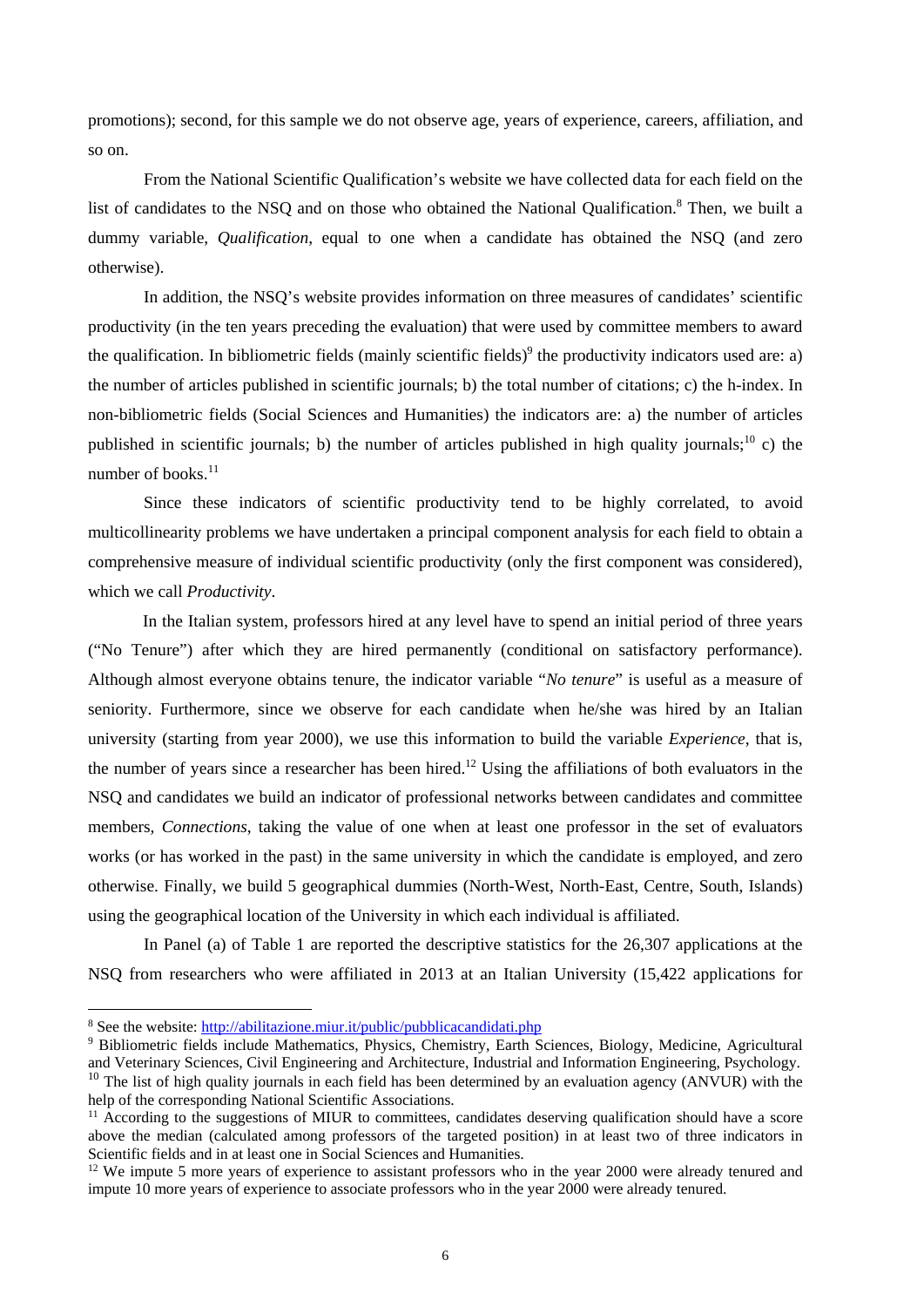associate professor and 10,885 for full professor). Notice that the observations are at the level of applications, corresponding to 22,659 researchers, since about 25% of them apply for more than one competition. About 58% of applicants have obtained the qualification and about 4% have obtained more than one national qualification in related fields (*Number of Qualifications*). Females are 38%. Average experience is 8.5 years. Almost 18% of candidates have connections.

While it was quite easy to gather information on the NSQ, collecting data on local competitions opened by University Departments would have been an unmanageable task since there is not a unique source. Therefore, we follow a different strategy. Using data on researchers holding a position in Italian Universities in 2013 and 2015, we define a dummy *Promotion* equal to one if an assistant professor in 2013 obtained the national qualification for the higher position and on the  $1<sup>st</sup>$  of November 2015 he/she is an associate professor (and 0 otherwise); in the same way, we set *Promotion* equal to one if an associate professor in 2013 obtained the national qualification for the higher position and on the  $1<sup>st</sup>$ November 2015 he/she is a full professor (and 0 otherwise).

A total of 13,967 professors (9,090 assistant professors and 4,877 associate professors) were successful in obtaining the NSQ for the higher position and represent the base for our second sample. Descriptive statistics for the sample of assistant and associate professors who were awarded the national qualification are reported in Panel (b) of Table 1.<sup>13</sup>

Among qualified professors, promotion rate to associate professor was 55.1%, while promotion rate to full professor was only 10.4%. Females are 37.7%. Individuals have 9.8 years of experience and 15.2% have still no tenure. 65% of our sample are assistant professors competing for associate professor positions.

For each field, university and position, we calculate the number of professors obtaining the qualification and the number of promotions awarded. Dividing the number of promotions for the number of competitors, we obtained the *Percentage of Open Positions* at the Department level that we use as an explanatory variable in our models to explain the probability for each individual of being promoted.

<sup>&</sup>lt;sup>13</sup> In the appendix of this paper we report separate descriptive statistics for candidates to associate (Table A) and full professor positions (Table B).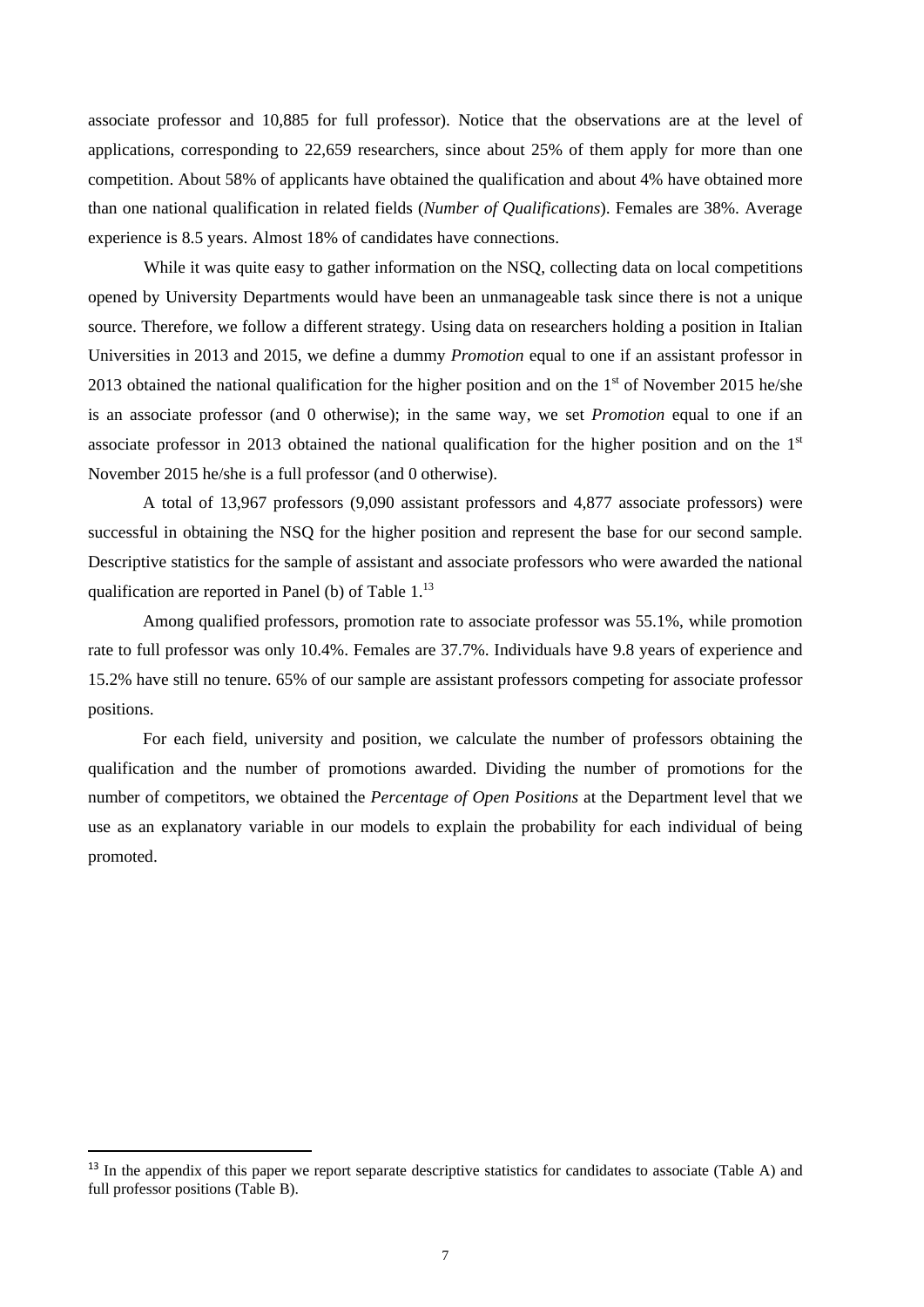#### **Table 1. Descriptive statistics**

|                          | Mean  | St. Dev. | Min      | Max    | Obs.  |
|--------------------------|-------|----------|----------|--------|-------|
| Qualification            | 0.585 | 0.493    | $\theta$ |        | 26307 |
| Female                   | 0.378 | 0.485    | 0        |        | 26307 |
| Ass. Prof. Comp.         | 0.586 | 0.493    |          |        | 26307 |
| Productivity             | 0.028 | 1.269    | $-4.090$ | 19.745 | 26307 |
| Experience               | 9.536 | 5.610    |          | 27     | 26307 |
| <b>Years in Position</b> | 7.871 | 5.009    | 0        | 22     | 26307 |
| No tenure                | 0.160 | 0.367    |          |        | 26307 |
| Connections              | 0.177 | 0.382    | 0        |        | 26307 |
| North-West               | 0.254 | 0.436    | 0        |        | 26307 |
| North-East               | 0.210 | 0.407    |          |        | 26307 |
| Centre                   | 0.278 | 0.448    | 0        |        | 26307 |
| South                    | 0.169 | 0.375    |          |        | 26307 |
| Islands                  | 0.088 | 0.283    |          |        | 26307 |

#### **Panel (a). Applications for the National Scientific Qualification**

#### **Panel (b). Researchers with Qualification competing for Promotions**

|                          | Mean  | Std. Dev. | Min      | Max    | Obs.  |
|--------------------------|-------|-----------|----------|--------|-------|
| Promotion                | 0.394 | 0.489     | $\theta$ |        | 13967 |
| Female                   | 0.377 | 0.485     | 0        |        | 13967 |
| Experience               | 9.855 | 5.225     | 0        | 22     | 13967 |
| <b>Years in Position</b> | 8.250 | 4.770     | 0        | 23     | 13967 |
| No Tenure                | 0.152 | 0.359     |          |        | 13967 |
| Productivity             | 0.000 | 1.385     | $-5.293$ | 16.178 | 13967 |
| Open Positions (%)       | 0.390 | 0.355     | $\theta$ | റ      | 13967 |
| North-West               | 0.266 | 0.442     |          |        | 13967 |
| North-East               | 0.226 | 0.418     | 0        |        | 13967 |
| Centre                   | 0.266 | 0.442     | 0        |        | 13967 |
| South                    | 0.163 | 0.369     | 0        |        | 13967 |
| <b>Islands</b>           | 0.079 | 0.269     | 0        |        | 13967 |
| Ass. Prof. Comp.         | 0.651 | 0.477     | 0        |        | 13967 |
| Connections              | 0.203 | 0.403     |          |        | 13967 |
| Number of qualifications | 1.043 | 0.228     |          |        | 13967 |

Notes: The data are drawn from the websites of the Italian Ministry of Education, University and Research (MIUR) and of the National Scientific Qualification.

### *4. No Gender Gaps in the National Scientific Qualification*

As explained above, to be promoted to associate or full professor positions in Italy researchers have first to participate in a nation-wide competition "National Scientific Qualification". In this Section we examine the determinants of the probability of obtaining the Qualification and investigate if it is related to the candidate's gender (see also Bagues, Sylos-Labini and Zinovyeva, 2015; De Paola, Ponzo and Scoppa, 2015).

We estimate the following equation with a Probit model on the sample of 26,307 individuals who have applied for the NSQ and are affiliated to an Italian university:

 $\Phi\left($ *Qualification*<sub>ijp</sub> | *X*  $\right) = \Phi\left(\beta_0 + \beta_1$ *Female*<sub>i</sub> +  $\beta_2$ *Productivity*<sub>i</sub> +  $\beta_3 X_i + \mu_j + \lambda_k + \theta_p$  $\right)$ 

where the probability of *Qualification*<sub>ijp</sub> (a dummy variable taking value of 1 if the candidate *i* has obtained the qualification in field *j* and position *p* and 0 otherwise), depends on the candidate's gender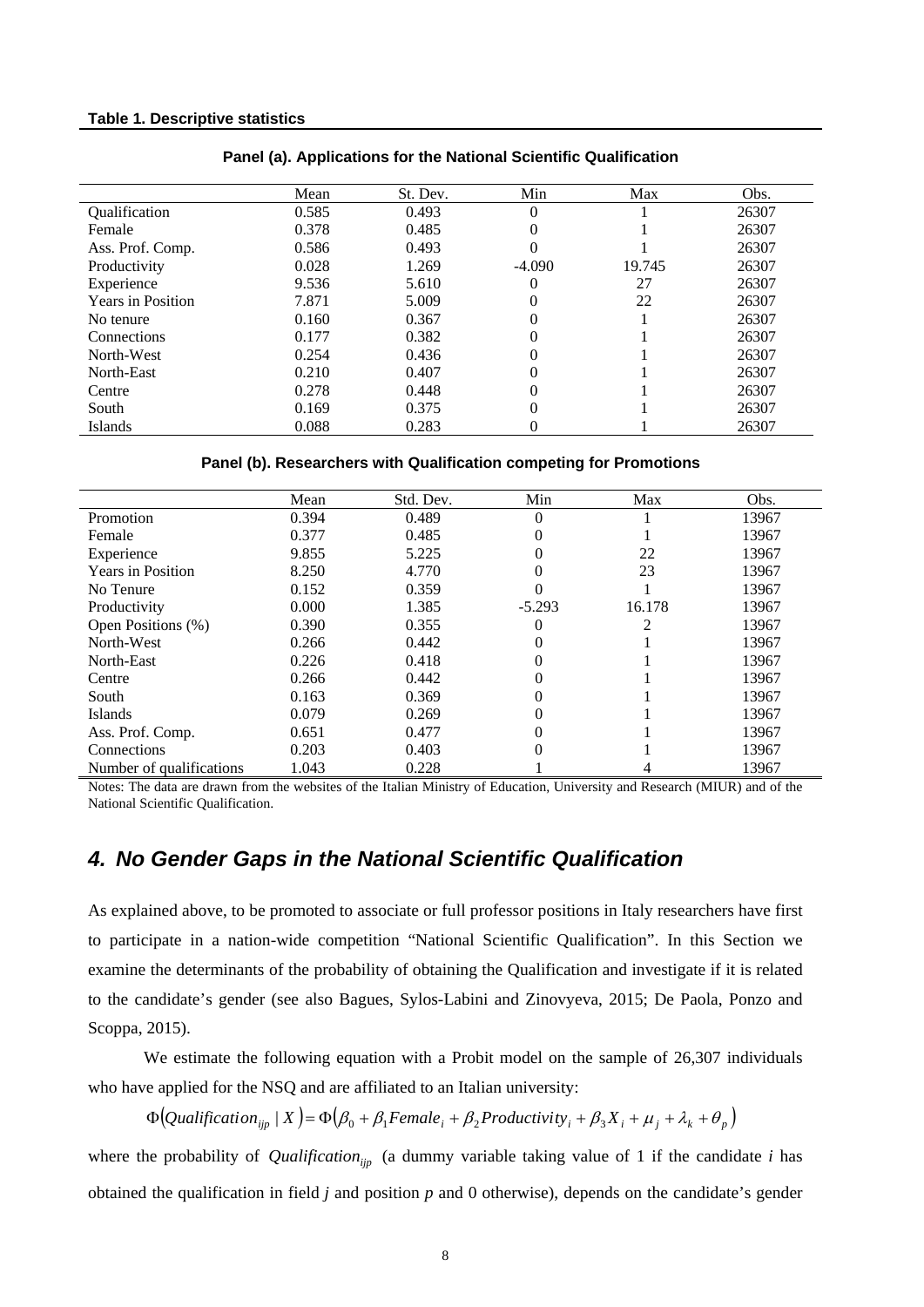*Female<sub>i</sub>*, on his/her scientific *Productivity<sub>i</sub>*, on a vector  $X_i$  of the candidate's characteristics (including years of experience, tenure, connections, etc.), dummies for scientific fields  $\mu_i$ , universities  $\lambda_k$ , and for position  $\theta_n$ .

In all the regressions, standard errors are robust to heteroskedasticity and allowed for clustering at the field level.

As shown in Table 2, in which we report the marginal effects of the Probit estimates, we do not find any difference in the probability of success between males and females. Results are quite stable across specifications. In column (1) we run our regression controlling only for *Female*, *Productivity*, a dummy for associate professor competition and 14 dummies for scientific areas. We do not find any gender differences.<sup>14</sup> In column (2), as a robustness check, we also run a regression on the whole sample of applications (59,156 observations, including individuals not affiliated to an Italian university), and we find very similar results.

No gender differences are found in column (3) in which – using the sample of university affiliated – we include among regressors our measures of individual characteristics and 184 dummies for scientific fields and in column (4) when we control in addition for university fixed effects (90 dummies). In columns (5) and (6), where we run separate regressions for competitions to associate and full professor positions, in both cases we find no gender differences.

Research productivity has a strong impact on the likelihood of succeeding in the competition. An increase of one standard deviation in *Productivity* (Standard Deviation=1.269) leads to an increase in the probability of success of about 22 percentage points (notice that in our sample the unconditional probability of qualification is 58%). *Experience* has a positive effect (but decreasing) on the probability of qualification. We also show that *Connections* play a very relevant role: the probability of success increases of about 11 percentage points when a colleague of the Department is a member of the national evaluation committee. Using an interaction term (results not reported), we do not find any difference in the impact of connections between males and females.

Overall, our estimates show that, in a setting in which there are no limits to the number of positions available, males and females have equal opportunity of success (controlling for scientific productivity and other individual characteristics).

<sup>&</sup>lt;sup>14</sup> We find some gender differences (*Female*=–0.033; *t*-stat=–3.37) when we do not control for scientific productivity, implying that females have on average a lower scientific productivity. On this aspect, see the evidence shown by Jappelli, Nappi and Torrini (2015) using data from the National Research Assessment (VQR) conducted in Italy for the years 2004-2010.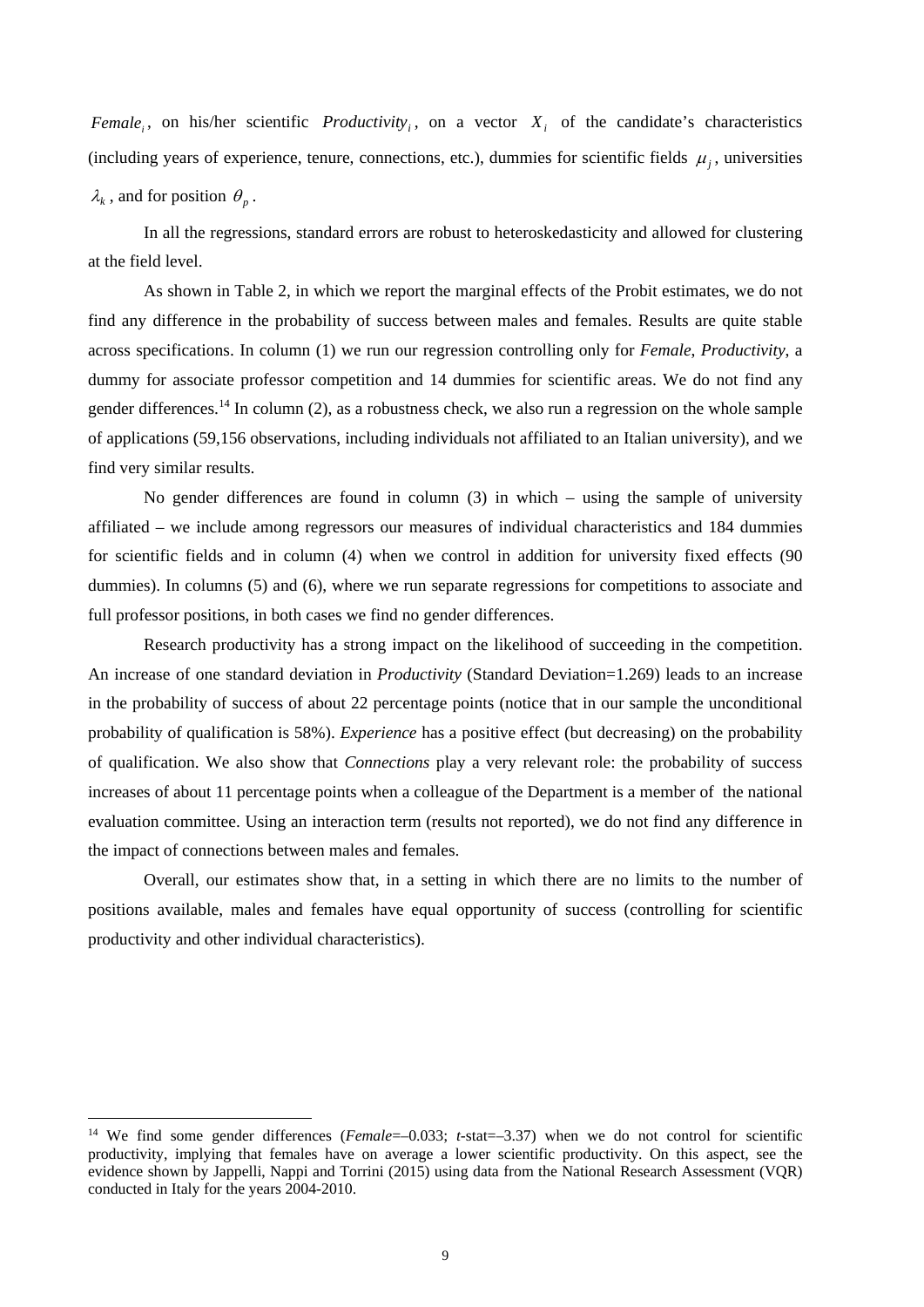|                             | (1)        | (2)        | (3)         | (4)            | (5)            | (6)         |
|-----------------------------|------------|------------|-------------|----------------|----------------|-------------|
| Female                      | $-0.006$   | $-0.005$   | 0.000       | 0.001          | $-0.005$       | 0.007       |
|                             | (0.010)    | (0.008)    | (0.009)     | (0.009)        | (0.009)        | (0.014)     |
| Productivity                | $0.157***$ | $0.102***$ | $0.171***$  | $0.172***$     | $0.187***$     | $0.157***$  |
|                             | (0.012)    | (0.009)    | (0.012)     | (0.013)        | (0.014)        | (0.016)     |
| Ass. Prof. Comp.            | $0.085***$ | $-0.000$   | $0.115***$  | $0.118***$     |                |             |
|                             | (0.011)    | (0.009)    | (0.015)     | (0.015)        |                |             |
| Experience                  |            |            | $0.014***$  | $0.013***$     | $0.032***$     | $0.036***$  |
|                             |            |            | (0.003)     | (0.003)        | (0.009)        | (0.007)     |
| Experience Sq.              |            |            | $-0.000**$  | $-0.000**$     | $-0.001***$    | $-0.001***$ |
|                             |            |            | (0.000)     | (0.000)        | (0.000)        | (0.000)     |
| <b>Years in Position</b>    |            |            | $-0.014***$ | $-0.014***$    | $-0.020***$    | $-0.009***$ |
|                             |            |            | (0.002)     | (0.002)        | (0.005)        | (0.002)     |
| No tenure                   |            |            | $-0.047***$ | $-0.041***$    | $-0.042**$     | 0.010       |
|                             |            |            | (0.013)     | (0.013)        | (0.019)        | (0.023)     |
| Connections                 |            |            | $0.113***$  | $0.114***$     | $0.113***$     | $0.111***$  |
|                             |            |            | (0.010)     | (0.010)        | (0.012)        | (0.014)     |
| Scientific Areas Dummies    | YES        | <b>YES</b> | NO.         | N <sub>O</sub> | N <sub>O</sub> | NO.         |
| Scientific Field Dummies    | NO.        | NO.        | YES         | <b>YES</b>     | <b>YES</b>     | <b>YES</b>  |
| <b>Geographical Dummies</b> | NO.        | NO.        | YES         | N <sub>O</sub> | <b>YES</b>     | YES         |
| <b>University Dummies</b>   | NO.        | NO.        | NO          | YES            | NO.            | NO.         |
| <b>Observations</b>         | 26307      | 59156      | 26307       | 26304          | 15422          | 10856       |
| Pseudo R-squared            | 0.111      | 0.071      | 0.183       | 0.189          | 0.220          | 0.167       |

**Table 2. Probability of Obtaining the National Scientific Qualification. Probit Estimates (Marginal Effects)**

Notes: The Table reports marginal effects of Probit estimates (evaluated at the mean values of the explanatory variables in the sample). The dependent variable is *Qualification*. Standard errors (corrected for heteroskedasticity and robust to clusters at the field level) are reported in parentheses. The symbols \*\*\*, \*\*, \* indicate that coefficients are statistically significant, respectively, at the 1, 5, and 10 percent level.

## *5. Academic Promotions and Gender: Results from Local Evaluations*

The main difference between the NSQ and the evaluation procedures undertaken at the University Department level for deciding effective promotions is that while in the NSQ there are no limits to the number of qualifications to be awarded, at the local level – given Departments' budget constraints– awarding a promotion to one candidate implies denying it to other candidates. In other terms, while qualifications can be considered as non "rival goods", promotions are "rival goods".

Given this crucial difference, it is interesting to examine whether males and females obtained similar results also in local competitions leading to effective promotions. At this aim, in this Section, we examine whether the probability of being promoted to associate or full professor for individuals who have obtained the NSQ is related to gender. As in the previous analysis, we control for measures of scientific productivity, years of experience, tenure, field and university dummies etc. In addition, we consider the number of positions available for promotions at the University Department level.

We estimate the following Probit model:

 $\Phi\left(Promotion_{ijkp} | X\right) = \Phi\left(\beta_0 + \beta_1 Female_i + \beta_2 Productivity_i + \beta_3 X_i + \beta_4 OpenPositions_{jkp} + \mu_j + \lambda_k + \theta_p\right)$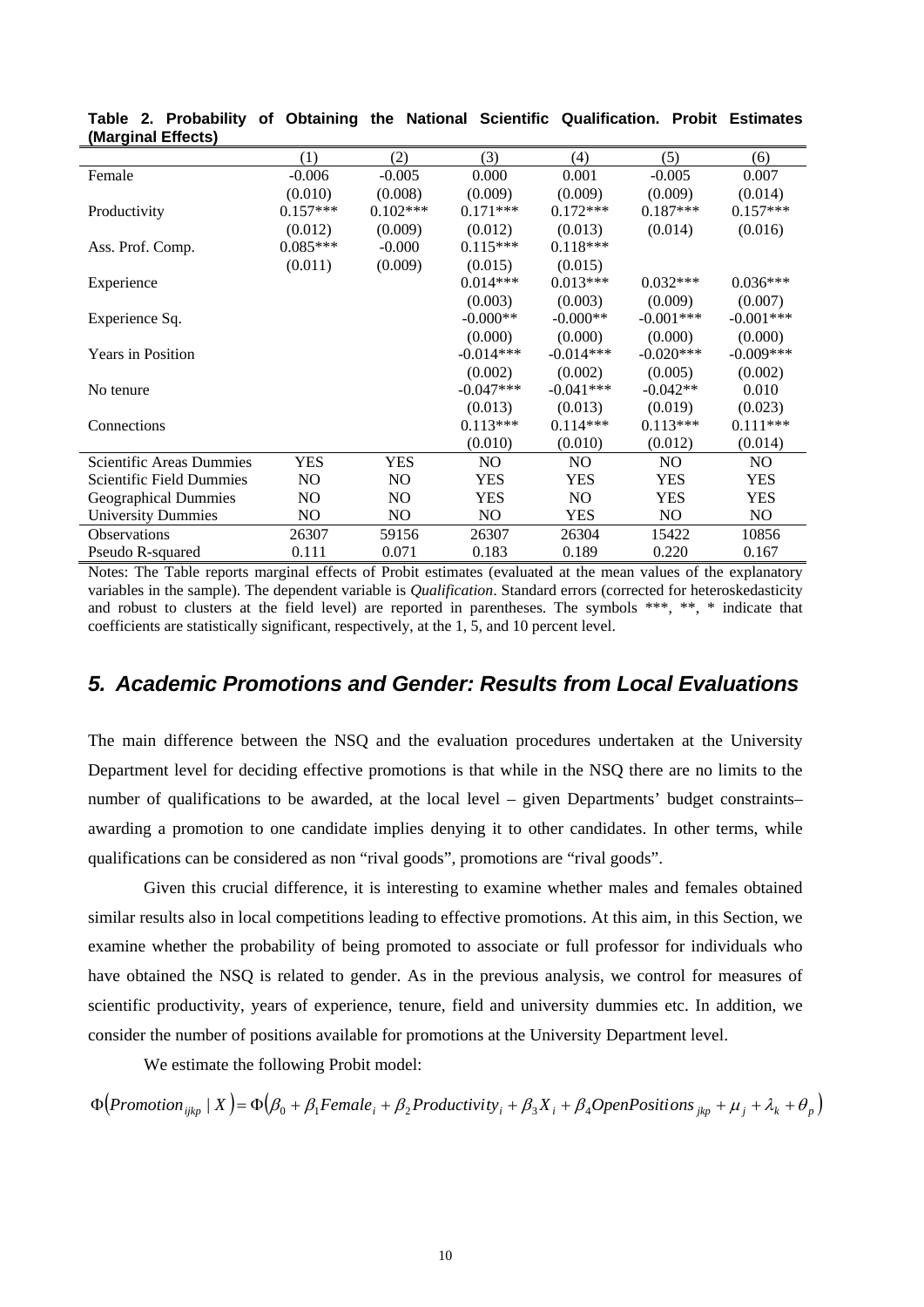where the probability of *Promotion<sub>ikp</sub>* (a dummy variable taking value of 1 if the candidate *i* has been promoted in field *j*, university *k* and position *p* and 0 otherwise), depends on the candidate gender *Female<sub>i</sub>*, on his/her scientific *Productivity*, on a vector  $X_i$  of the candidate's characteristics (including years of experience, tenure, connections, etc.), a variable *OpenPositions* <sub>itp</sub> measuring the number of open positions in field *j*, university *k* and position *p* (as a percentage of qualified candidates), dummies for scientific fields  $\mu_i$ , universities  $\lambda_k$ , and for position  $\theta_p$ .

The marginal effects of Probit estimates are reported in Table 3. In column (1) we only control for the candidate's gender, the percentage of *Open Positions*, for scientific areas dummies (14) and for a dummy of *Associate Professor Competition*. We find that females have a lower probability of being promoted of about 6.4 percentage points, highly statistically significant (*t*-stat=– 6.4).

As expected, given that competition is often restricted to internal candidates, the percentage of opened position is a strong determinant of the probability of promotion.

In column (2) we add among controls the candidate's scientific productivity. The latter variable is very relevant for the probability of promotion: an increase of one standard deviation raises the probability of 5.2 percentage points (*t*-stat=9.9). However, controlling for scientific productivity the marginal effect of *Female* is -5.5 p.p., only slightly lower with respect to column (1).

Starting from column (3) we add as controls a bunch of individual characteristics: years of experience, experience squared, years in the position, no tenure, number of national qualifications obtained, connections, geographical area dummies and fields dummies (184). We find that *Experience* has a positive (concave) effect on the probability of promotion while the lack of "tenure" has a negative effect.<sup>15</sup> Controlling for all these variables, females have a lower probability of being promoted of 6.7 p.p. In column (4) we add among controls university dummies instead of geographical area dummies. Estimates remain almost the same.

Finally, in column (5) and (6) we estimate specification (3) separately for associate and full professor competitions. As regards associate professors, we find a difference between males and females of about 6.4 p.p., ceteris paribus. Since on average the probability of promotion for individuals who have obtained the NSQ to associate professor is about 55%, females suffer a reduction of about 12% in the chances of being promoted with respect to males. On the other hand, for full professors the gender difference is 2.1 p.p., which on the basis of an unconditional probability of being promoted of 10.4% translates in a reduction of about 20% for females.

As a robustness check, we have estimated all the previous specifications with a Linear Probability Model obtaining very similar results (not reported to save space).

<sup>&</sup>lt;sup>15</sup> The number of qualifications obtained represent a measure of productivity and increases the probability of promotion of about 8 percentage points. Connections have no effect, which is not surprising since this indicator takes into account connections with evaluators in the NSQ system who typically do not play a relevant role in local competitions.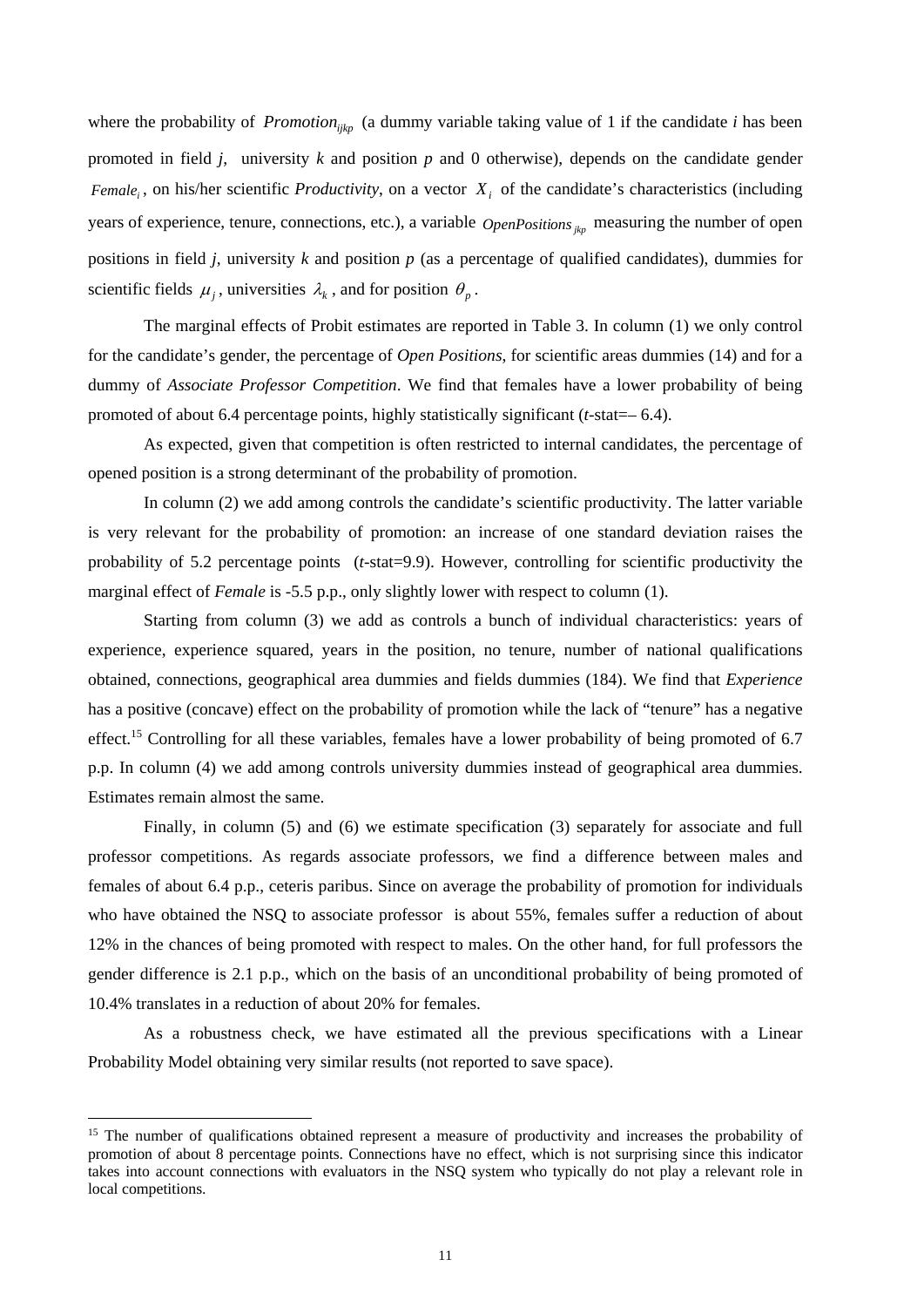|                                 | (1)            | (2)                       | (3)            | (4)         | (5)                   | (6)            |
|---------------------------------|----------------|---------------------------|----------------|-------------|-----------------------|----------------|
|                                 |                |                           |                |             | Associate Prof.       | Full Prof.     |
| Female                          | $-0.064***$    | $-0.055***$               | $-0.067***$    | $-0.067***$ | $-0.064***$           | $-0.021***$    |
|                                 | (0.010)        | (0.010)                   | (0.011)        | (0.011)     | (0.014)               | (0.005)        |
| <b>Open Positions</b>           | $1.269***$     | $1.270***$                | 1.317***       | $1.307***$  | 1.359***              | $0.314***$     |
|                                 | (0.028)        | (0.028)                   | (0.030)        | (0.031)     | (0.034)               | (0.016)        |
| Ass. Prof. Comp.                | $0.086***$     | $0.090***$                | $0.094***$     | $0.103***$  |                       |                |
|                                 | (0.012)        | (0.012)                   | (0.017)        | (0.017)     |                       |                |
| Productivity                    |                | $0.038***$                | $0.046***$     | $0.046***$  | $0.049***$            | $0.009***$     |
|                                 |                | (0.004)                   | (0.004)        | (0.004)     | (0.006)               | (0.002)        |
| Experience                      |                |                           | $0.046***$     | $0.048***$  | $0.088***$            | 0.004          |
|                                 |                |                           | (0.006)        | (0.006)     | (0.010)               | (0.002)        |
| Experience Sq.                  |                |                           | $-0.002***$    | $-0.002***$ | $-0.004***$           | $-0.000**$     |
|                                 |                |                           | (0.000)        | (0.000)     | (0.000)               | (0.000)        |
| <b>Years in Position</b>        |                |                           | $0.010***$     | $0.009***$  | $-0.003$              | $0.003***$     |
|                                 |                |                           | (0.003)        | (0.003)     | (0.007)               | (0.001)        |
| No tenure                       |                |                           | $-0.088***$    | $-0.095***$ | $-0.056*$             | $-0.007$       |
|                                 |                |                           | (0.021)        | (0.021)     | (0.031)               | (0.007)        |
| # Qualifications                |                |                           | $0.085***$     | $0.082**$   | $0.103**$             | 0.007          |
|                                 |                |                           | (0.033)        | (0.032)     | (0.044)               | (0.007)        |
| Connections                     |                |                           | $-0.000$       | $-0.001$    | $-0.011$              | 0.008          |
|                                 |                |                           | (0.011)        | (0.011)     | (0.013)               | (0.007)        |
| <b>Scientific Areas Dummies</b> | <b>YES</b>     | <b>YES</b>                | N <sub>O</sub> | NO          | NO                    | NO             |
| Scientific Field Dummies        | NO.            | NO                        | <b>YES</b>     | <b>YES</b>  | <b>YES</b>            | <b>YES</b>     |
| <b>Geographical Dummies</b>     | NO             | <b>YES</b>                | <b>YES</b>     | $\rm NO$    | <b>YES</b>            | <b>YES</b>     |
| <b>University Dummies</b>       | N <sub>O</sub> | N <sub>O</sub>            | N <sub>O</sub> | <b>YES</b>  | N <sub>O</sub>        | N <sub>O</sub> |
| Observations                    | 13967          | 13967                     | 13967          | 13912       | 9090                  | 4591           |
| Pseudo R-squared                | 0.442          | 0.448                     | 0.481          | 0.483       | 0.363                 | 0.524          |
| $T = 1$<br><b>PD 11</b>         |                | $\sim$ $\sim$<br>$\cdots$ |                |             | $C_{\rm{1}}$ $\sim$ 1 |                |

| Table 3. Probability of Promotion to Associate and Full Professor Positions. Probit Estimates |  |  |  |  |
|-----------------------------------------------------------------------------------------------|--|--|--|--|
| (Marginal Effects)                                                                            |  |  |  |  |

Notes: The Table reports marginal effects of Probit estimates (evaluated at the mean values of the explanatory variables in the sample). The dependent variable is *Promotion*. Standard errors (corrected for heteroskedasticity and robust to clusters at the field level) are reported in parentheses. The symbols \*\*\*, \*\*, \* indicate that coefficients are statistically significant, respectively, at the 1, 5, and 10 percent level.

Figure 1 shows the predicted probability of promotions of males (the blue solid line) and females (the red dashed line) in relationship to the individual scientific productivity, based on estimates of column (3) of Table 3, adding an interaction between *Female* and *Score* (the interaction term is positive, 0.009, but not statistically significant, *p*-value=1.08). The vertical distance between the two lines represents the gender difference in the probability of promotion (the grey areas represent 95% confidence intervals). It emerges a clear gap in favor of males for low and medium levels of standardized productivity, whereas there is almost no gender differences in the probability of being promoted for very high levels of productivity.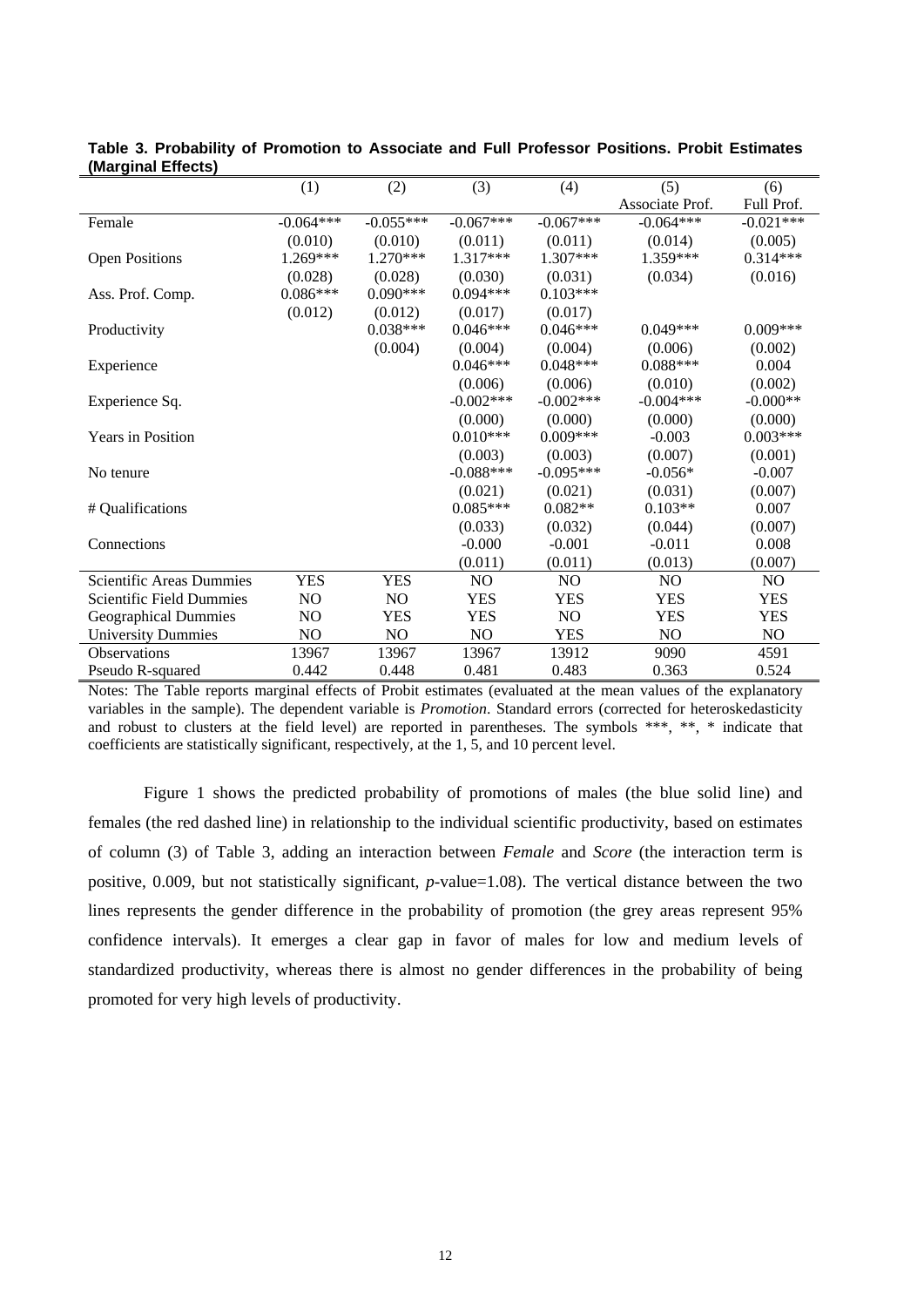

**Figure 1. Probability of Promotion of Males and Females in relationship to the Scientific Productivity**

Our estimates of gender differentials in the probability of promotion hinge upon the availability of good measures of productivity. However, it could be that the three indicators built for the NSQ that we used in the previous analyses are not the most appropriate. As a robustness check, we undertake now an alternative approach using – for a 20% sample of qualified professors – some measures of individual productivity based on Google Scholar using the "Publish or Perish" software: number of publications, number of citations, h-index and g-index.<sup>16</sup> We end up with a sample of 2,914 individuals. Using these indicators, we again undertake a principal component analysis and obtain a synthetic measure of *Productivity Google Scholar*. 17

Then, in Table 4 we run the same specifications as in Table 3 using this new measures of productivity. The results are very similar in all the specifications. Females have a significant lower probability of promotion. The magnitude of the gender gap is around 5 p.p., although standard errors turn out to be much higher because of the lower number of observations.

<sup>&</sup>lt;sup>16</sup> We used the same data in a related paper De Paola, Ponzo and Scoppa (2015).

<sup>&</sup>lt;sup>17</sup> The rate of correlation between *Productivity Google Scholar* and *Productivity* is 0.28, highly statistically significant.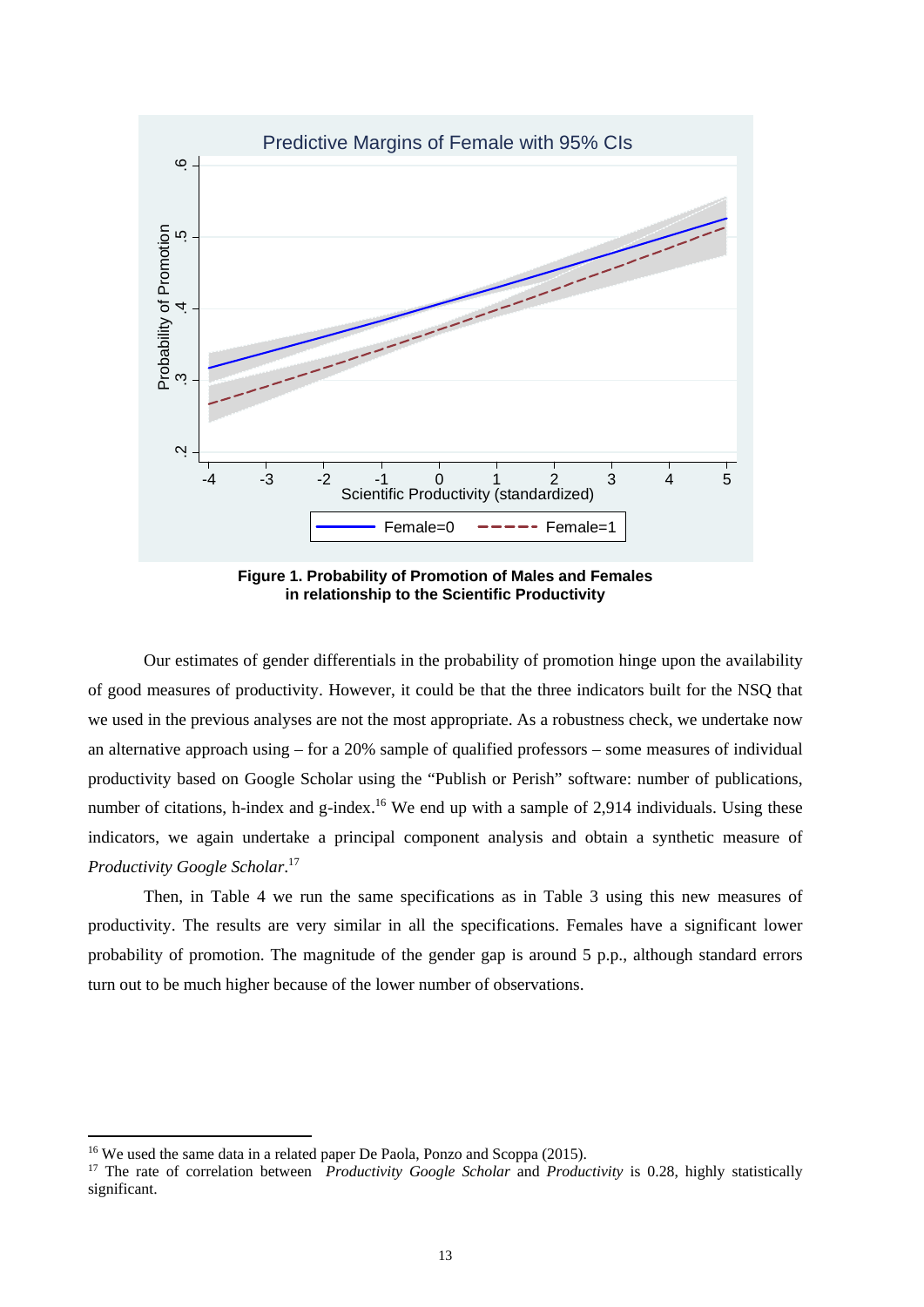|                                 | (1)         | (2)        | (3)         | (4)            | (5)            | (6)            |
|---------------------------------|-------------|------------|-------------|----------------|----------------|----------------|
|                                 |             |            |             |                | Associate      | Full Prof.     |
|                                 |             |            |             |                | Prof.          |                |
| Female                          | $-0.059***$ | $-0.049**$ | $-0.049*$   | $-0.051**$     | $-0.031$       | $-0.068***$    |
|                                 | (0.021)     | (0.021)    | (0.026)     | (0.026)        | (0.034)        | (0.017)        |
| <b>Open Positions</b>           | 1.269***    | $1.263***$ | 1.485***    | 1.497***       | $1.526***$     | $0.673***$     |
|                                 | (0.050)     | (0.051)    | (0.071)     | (0.076)        | (0.085)        | (0.092)        |
| Ass. Prof. Comp.                | $0.087***$  | $0.096***$ | $0.123***$  | $0.160***$     |                |                |
|                                 | (0.028)     | (0.028)    | (0.045)     | (0.046)        |                |                |
| Productivity Google Scholar     |             | 0.012      | $0.038***$  | $0.042***$     | $0.045***$     | 0.010          |
|                                 |             | (0.008)    | (0.011)     | (0.011)        | (0.015)        | (0.012)        |
| Experience                      |             |            | $0.042***$  | $0.048***$     | $0.093***$     | $-0.021$       |
|                                 |             |            | (0.014)     | (0.015)        | (0.029)        | (0.016)        |
| Experience Sq.                  |             |            | $-0.002***$ | $-0.002***$    | $-0.003***$    | 0.001          |
|                                 |             |            | (0.001)     | (0.001)        | (0.001)        | (0.001)        |
| <b>Years in Position</b>        |             |            | 0.009       | 0.007          | $-0.013$       | $-0.001$       |
|                                 |             |            | (0.007)     | (0.007)        | (0.017)        | (0.006)        |
| No tenure                       |             |            | $-0.153***$ | $-0.172***$    | $-0.158**$     | $-0.045**$     |
|                                 |             |            | (0.049)     | (0.047)        | (0.080)        | (0.021)        |
| # Qualifications                |             |            | $0.137***$  | $0.133***$     | $0.204***$     | $-0.014$       |
|                                 |             |            | (0.050)     | (0.051)        | (0.071)        | (0.022)        |
| Connections                     |             |            | 0.024       | 0.006          | 0.001          | $0.102*$       |
|                                 |             |            | (0.034)     | (0.034)        | (0.040)        | (0.055)        |
| <b>Scientific Areas Dummies</b> | <b>YES</b>  | <b>YES</b> | NO.         | N <sub>O</sub> | N <sub>O</sub> | N <sub>O</sub> |
| <b>Scientific Field Dummies</b> | NO          | NO         | <b>YES</b>  | <b>YES</b>     | <b>YES</b>     | <b>YES</b>     |
| <b>Geographical Dummies</b>     | NO          | <b>YES</b> | <b>YES</b>  | N <sub>O</sub> | <b>YES</b>     | <b>YES</b>     |
| <b>University Dummies</b>       | NO          | NO         | NO          | <b>YES</b>     | NO             | NO             |
| Observations                    | 2914        | 2798       | 2765        | 2742           | 1766           | 455            |
| Pseudo R-squared                | 0.438       | 0.439      | 0.527       | 0.547          | 0.412          | 0.628          |

#### **Table 4. Probability of Promotion controlling for measures of productivity based on Google Scholar (publications, citations, h-index, g-index)**

Notes: The Table reports marginal effects of Probit estimates (evaluated at the mean values of the explanatory variables in the sample). The dependent variable is *Promotion*. Standard errors (corrected for heteroskedasticity and robust to clusters at the field level) are reported in parentheses. The symbols \*\*\*, \*\*, \* indicate that coefficients are statistically significant, respectively, at the 1, 5, and 10 percent level.

Some recent explanations for gender gaps – based on psychological attitudes – argue that females obtain worse outcomes since they tend to shy away from competitive settings (see, among others, Niederle and Vesterlund, 2011, and Bertrand, 2010). Although our data do not provide information on applicants to each local competition, we are confident that the gender differences in promotions we observe are not due to females' reluctance to enter in competition. The reason is that we are considering a sample of individuals who have applied for the  $NSO<sup>18</sup>$  have been successful in obtaining it and who have all the incentives to apply for a promotion at the local level.<sup>19</sup>

A further possible factor explaining the gender difference in promotion could be, in principle, a different propensity of males and females to move to a new Department in a different location. If women are less willing to move (because of family responsibilities, for example) then they could lose some good opportunities to be promoted. However, in many cases promotions take place within the

<sup>&</sup>lt;sup>18</sup> In a related paper (De Paola, Ponzo and Scoppa, 2015) we do examine the propensity of males and females to apply for the National Scientific Qualification finding small but significant gender differences.

 $\overline{P}$  Italian academics have similar obligations and constraints at all the hierarchical levels, carry out similar tasks and promotions do not imply longer working hours. Teaching loads are quite uniform and determined by the Law and by University regulation.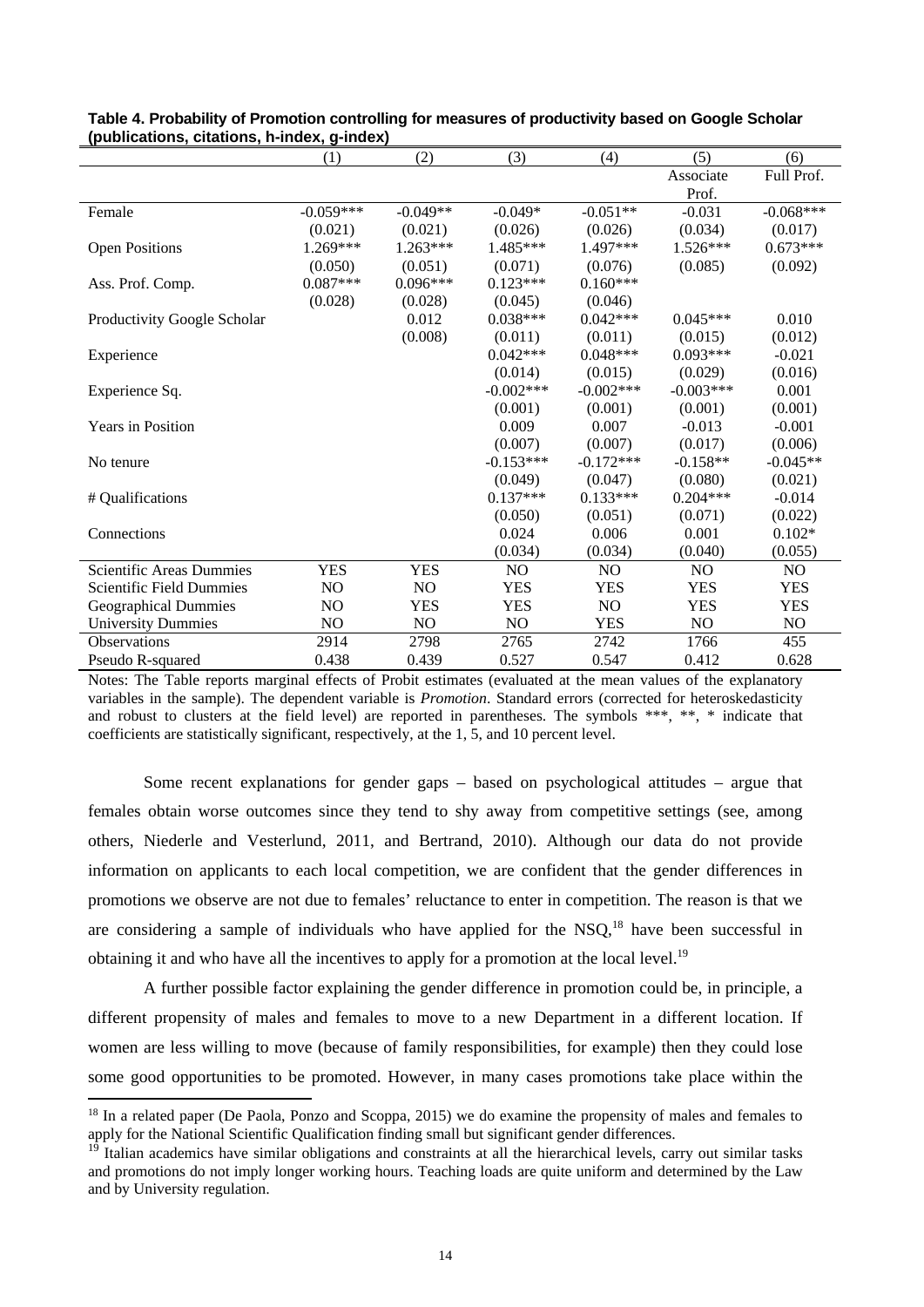same Department in which the individuals are already employed since it is both very costly to promote an external candidate<sup>20</sup> and disruptive for the morale of internal candidates. To better investigate this issue, we estimate the same specifications of Table 3 but restrict the sample only to candidates in Departments and fields in which at least one position was opened for the relevant field and hierarchical level, that is, we discard candidates for whom no position was available in their Department. Estimates are reported in Table 5. Using this restricted sample, we find very similar results: the gap between males and females in the probability of promotion tend to be around 6-7 percentage points. As regards promotions to full professor, in the restricted sample we find a very relevant gender gap of 14 p.p.<sup>21</sup>

|                             | (1)            | (2)         | (3)         | (4)         | (5)             | (6)            |
|-----------------------------|----------------|-------------|-------------|-------------|-----------------|----------------|
|                             |                |             |             |             | Associate Prof. | Full Prof.     |
| Female                      | $-0.064***$    | $-0.054***$ | $-0.069***$ | $-0.071***$ | $-0.056***$     | $-0.141***$    |
|                             | (0.011)        | (0.011)     | (0.012)     | (0.012)     | (0.013)         | (0.032)        |
| <b>Open Positions</b>       | 1.187***       | 1.195***    | $1.251***$  | $1.241***$  | $1.225***$      | $1.053***$     |
|                             | (0.029)        | (0.030)     | (0.035)     | (0.037)     | (0.031)         | (0.175)        |
| Ass. Prof. Comp.            | 0.004          | 0.009       | $-0.007$    | $-0.000$    |                 |                |
|                             | (0.014)        | (0.014)     | (0.022)     | (0.023)     |                 |                |
| Productivity                |                | $0.041***$  | $0.050***$  | $0.052***$  | $0.048***$      | $0.057***$     |
|                             |                | (0.005)     | (0.006)     | (0.006)     | (0.006)         | (0.013)        |
| Experience                  |                |             | $0.049***$  | $0.052***$  | $0.086***$      | 0.018          |
|                             |                |             | (0.007)     | (0.007)     | (0.010)         | (0.016)        |
| Experience Sq.              |                |             | $-0.002***$ | $-0.002***$ | $-0.004***$     | $-0.001*$      |
|                             |                |             | (0.000)     | (0.000)     | (0.000)         | (0.001)        |
| <b>Years in Position</b>    |                |             | $0.012***$  | $0.012***$  | $-0.003$        | $0.020***$     |
|                             |                |             | (0.004)     | (0.004)     | (0.006)         | (0.006)        |
| No tenure                   |                |             | $-0.104***$ | $-0.112***$ | $-0.053*$       | $-0.050$       |
|                             |                |             | (0.026)     | (0.026)     | (0.030)         | (0.047)        |
| # Qualifications            |                |             | $0.088**$   | $0.090**$   | $0.091**$       | 0.061          |
|                             |                |             | (0.038)     | (0.038)     | (0.043)         | (0.047)        |
| Connections                 |                |             | $-0.008$    | $-0.006$    | $-0.013$        | 0.016          |
|                             |                |             | (0.012)     | (0.012)     | (0.013)         | (0.040)        |
| Scientific Areas Dummies    | <b>YES</b>     | <b>YES</b>  | NO          | NO          | N <sub>O</sub>  | N <sub>O</sub> |
| Scientific Field Dummies    | N <sub>O</sub> | NO.         | <b>YES</b>  | <b>YES</b>  | <b>YES</b>      | <b>YES</b>     |
| <b>Geographical Dummies</b> | N <sub>O</sub> | <b>YES</b>  | <b>YES</b>  | <b>NO</b>   | <b>YES</b>      | <b>YES</b>     |
| <b>University Dummies</b>   | NO             | NO          | NO.         | <b>YES</b>  | NO              | N <sub>O</sub> |
| Observations                | 9477           | 9477        | 9470        | 9385        | 8065            | 1332           |
| Pseudo R-squared            | 0.244          | 0.252       | 0.300       | 0.299       | 0.291           | 0.279          |

**Table 5. Probability of Promotion Considering Only Insiders. Probit Estimates** 

Notes: The Table reports marginal effects of Probit estimates (evaluated at the mean values of the explanatory variables in the sample). The dependent variable is *Promotion*. Standard errors (corrected for heteroskedasticity and robust to clusters at the field level) are reported in parentheses. The symbols \*\*\*, \*\*, \* indicate that coefficients are statistically significant, respectively, at the 1, 5, and 10 percent level.

<sup>&</sup>lt;sup>20</sup> For a Department, hiring as a full professor an internal candidate costs 0.3 instead of 1 for an external candidate; hiring as an associate professor an internal candidate costs 0.2 instead of 0.7 for an external can

<sup>&</sup>lt;sup>21</sup> Similar results are found also when we exclude from our sample individuals who have been promoted in a different university from their original one, that is, when we focus on "stayers". Only 1.6% of professors get promoted in a new Department. Leaving them aside, gender differences are slightly reduced, but they remain very relevant and statistically significant.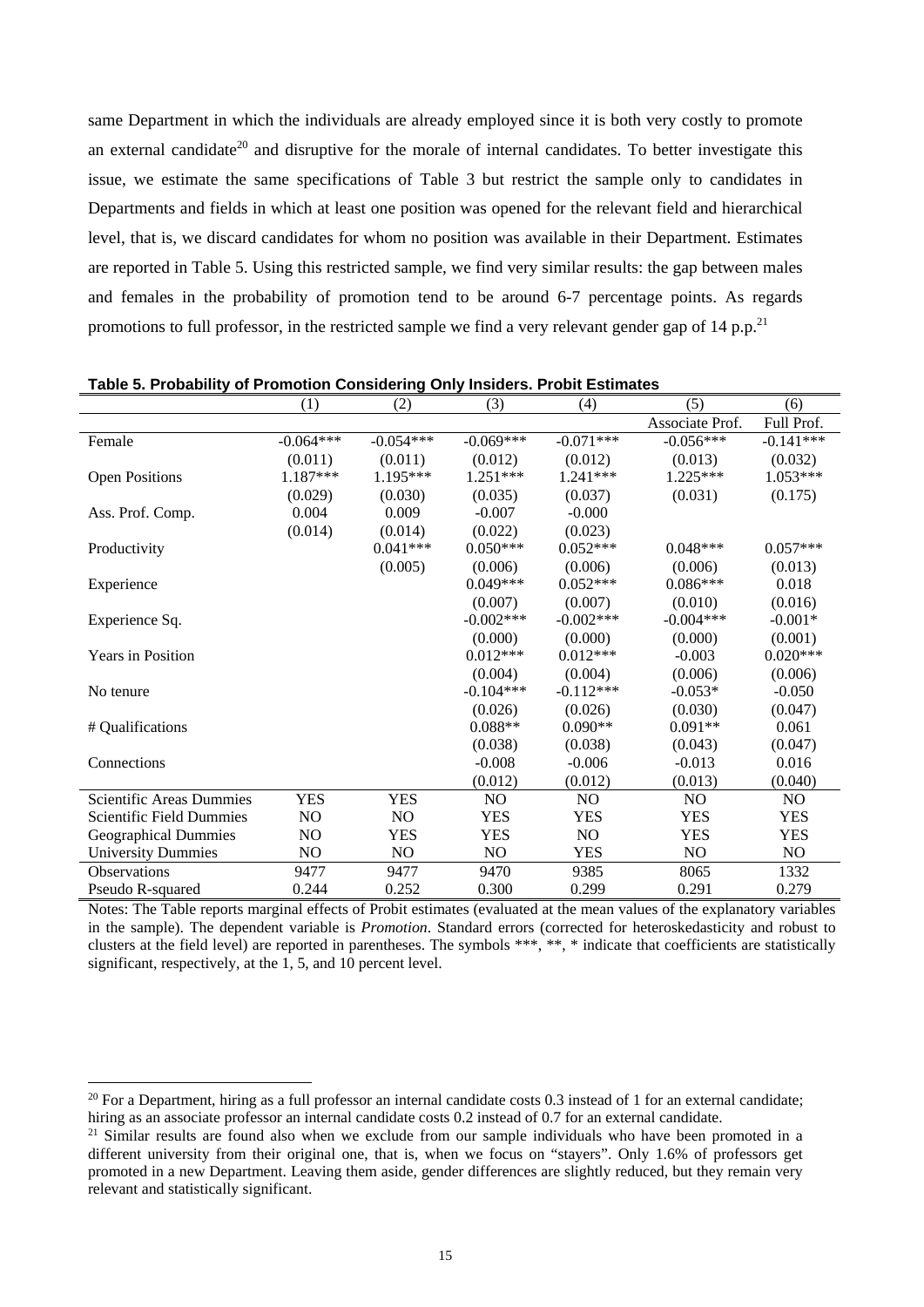### *6. Positions' Availability and Gender Differences*

We have seen in Sections 4 and 5 that when the number of available positions is not limited – as in the NSQ – no gender discrimination emerges whereas when the available slots are limited females tend to have worse career opportunities than males.

This issue can be furtherly investigated exploiting the differences in the availability of resources (and, then, in the number of open positions) among departments. Because of the rather complex mechanisms that are adopted both by the Italian government to allocate resources to universities and by universities to allocate resources to their departments, we observe cases in which very few positions for promotion were opened and cases in which a large percentage of professors who obtained the qualification had the possibility of obtaining a promotion in their department.

To verify if gender discrimination is amplified when fewer positions are available, we run our main specifications (Table 3) including an interaction term between *Female* and the percentage of *Open Positions*. Results are reported in Table 6. We focus only on Associate Professors positions in columns (1)-(4) since for this type of position there is a wide variability in the percentage of open positions at the Department level, while we consider Full Professor competitions only in column (5).

We find that the interaction term *Female\*(Open Positions)* is positive and quite large in magnitude although imprecisely estimated in some specifications (*p*-values are around 0.10-0.15) while *Female* is negative and larger in magnitude than in previous estimates. The estimated coefficients imply that the extent of gender discrimination depends on the number of available positions: when the number of open positions in the Department is very low, the difference in the promotion rate between males and females is around 10 percentage points while when positions are abundant gender discrimination tends to disappear.

This finding, and those in the previous Sections, are consistent with a sort of social norm that establishes that when positions are scarce men have more rights than women to obtain them.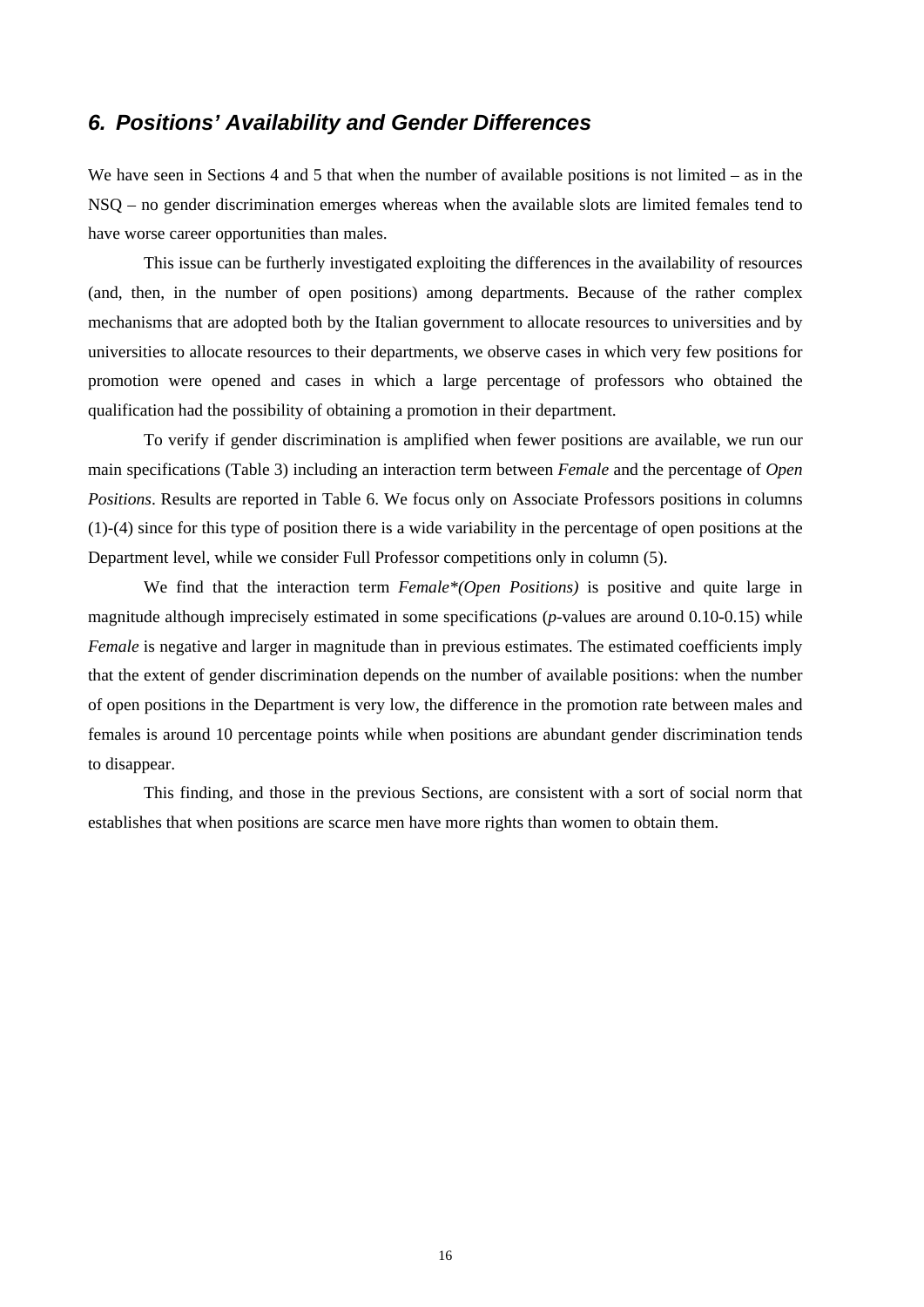|                                 | (1)             | (2)             | (3)             | (4)                  | (5)                   |
|---------------------------------|-----------------|-----------------|-----------------|----------------------|-----------------------|
|                                 | Associate Prof. | Associate Prof. | Associate Prof. | Associate Prof.      | <b>Full Professor</b> |
|                                 |                 |                 |                 | <b>Only Insiders</b> |                       |
| Female                          | $-0.103***$     | $-0.113***$     | $-0.107***$     | $-0.095***$          | $-0.031***$           |
|                                 | (0.032)         | (0.035)         | (0.034)         | (0.036)              | (0.009)               |
| Productivity                    | $0.039***$      | $0.050***$      | $0.051***$      | $0.048***$           | $0.009***$            |
|                                 | (0.005)         | (0.006)         | (0.006)         | (0.006)              | (0.002)               |
| <b>Open Positions</b>           | 1.262***        | $1.321***$      | 1.331***        | 1.196***             | $0.284***$            |
|                                 | (0.039)         | (0.044)         | (0.045)         | (0.042)              | (0.018)               |
| Female*(Open Positions)         | $0.103*$        | $0.096*$        | 0.084           | 0.072                | 0.058                 |
|                                 | (0.056)         | (0.058)         | (0.058)         | (0.059)              | (0.042)               |
| Experience                      |                 | $0.088***$      | $0.093***$      | $0.086***$           | 0.004                 |
|                                 |                 | (0.010)         | (0.010)         | (0.010)              | (0.002)               |
| Experience Sq.                  |                 | $-0.004***$     | $-0.004***$     | $-0.004***$          | $-0.000**$            |
|                                 |                 | (0.000)         | (0.000)         | (0.000)              | (0.000)               |
| <b>Years in Position</b>        |                 | $-0.003$        | $-0.004$        | $-0.003$             | $0.003***$            |
|                                 |                 | (0.006)         | (0.007)         | (0.006)              | (0.001)               |
| No tenure                       |                 | $-0.057*$       | $-0.071**$      | $-0.053*$            | $-0.006$              |
|                                 |                 | (0.031)         | (0.033)         | (0.030)              | (0.007)               |
| # Qualifications                |                 | $0.103**$       | $0.102**$       | $0.091**$            | 0.006                 |
|                                 |                 | (0.044)         | (0.044)         | (0.043)              | (0.007)               |
| Connections                     |                 | $-0.011$        | $-0.007$        | $-0.013$             | 0.008                 |
|                                 |                 | (0.013)         | (0.014)         | (0.013)              | (0.006)               |
| Scientific Areas Dummies        | <b>YES</b>      | N <sub>O</sub>  | NO.             | N <sub>O</sub>       | NO.                   |
| <b>Scientific Field Dummies</b> | NO              | <b>YES</b>      | <b>YES</b>      | <b>YES</b>           | <b>YES</b>            |
| <b>Geographical Dummies</b>     | <b>YES</b>      | <b>YES</b>      | NO              | <b>YES</b>           | <b>YES</b>            |
| <b>University Dummies</b>       | NO              | NO              | <b>YES</b>      | NO                   | NO                    |
| <b>Observations</b>             | 9090            | 9090            | 9008            | 8065                 | 4591                  |
| Pseudo R-squared                | 0.314           | 0.364           | 0.366           | 0.291                | 0.524                 |

Notes: The Table reports marginal effects of Probit estimates (evaluated at the mean values of the explanatory variables in the sample). The dependent variable is *Promotion*. Standard errors (corrected for heteroskedasticity and robust to clusters at the field level) are reported in parentheses. The symbols \*\*\*, \*\*, \* indicate that coefficients are statistically significant, respectively, at the 1, 5, and 10 percent level.

As a robustness check, in Table 7 we estimate the specification (2) of Table 6 separately for quartiles of the distribution of the percentage of open positions (without including the interaction term). Except for the first quartile (when promotion rate is only 15%) we find that the gender gap declines as the number of available positions increases: it is almost 9 p.p. when the promotion rate (for males) is 41%, it reduces to almost 7 p.p. when the promotion rate is 62% and vanishes to zero when the promotion rate reaches 94%.<sup>22</sup> These alternative estimates confirm that the gender differentials are very large when few positions are available but tend to disappear when positions are abundant.

<sup>&</sup>lt;sup>22</sup> As regards the first quartile, notice that although the gender gaps is only 3.8 p.p. this corresponds to a difference of 25.7 percent between males and females, since the promotion rate for males is only 0.148.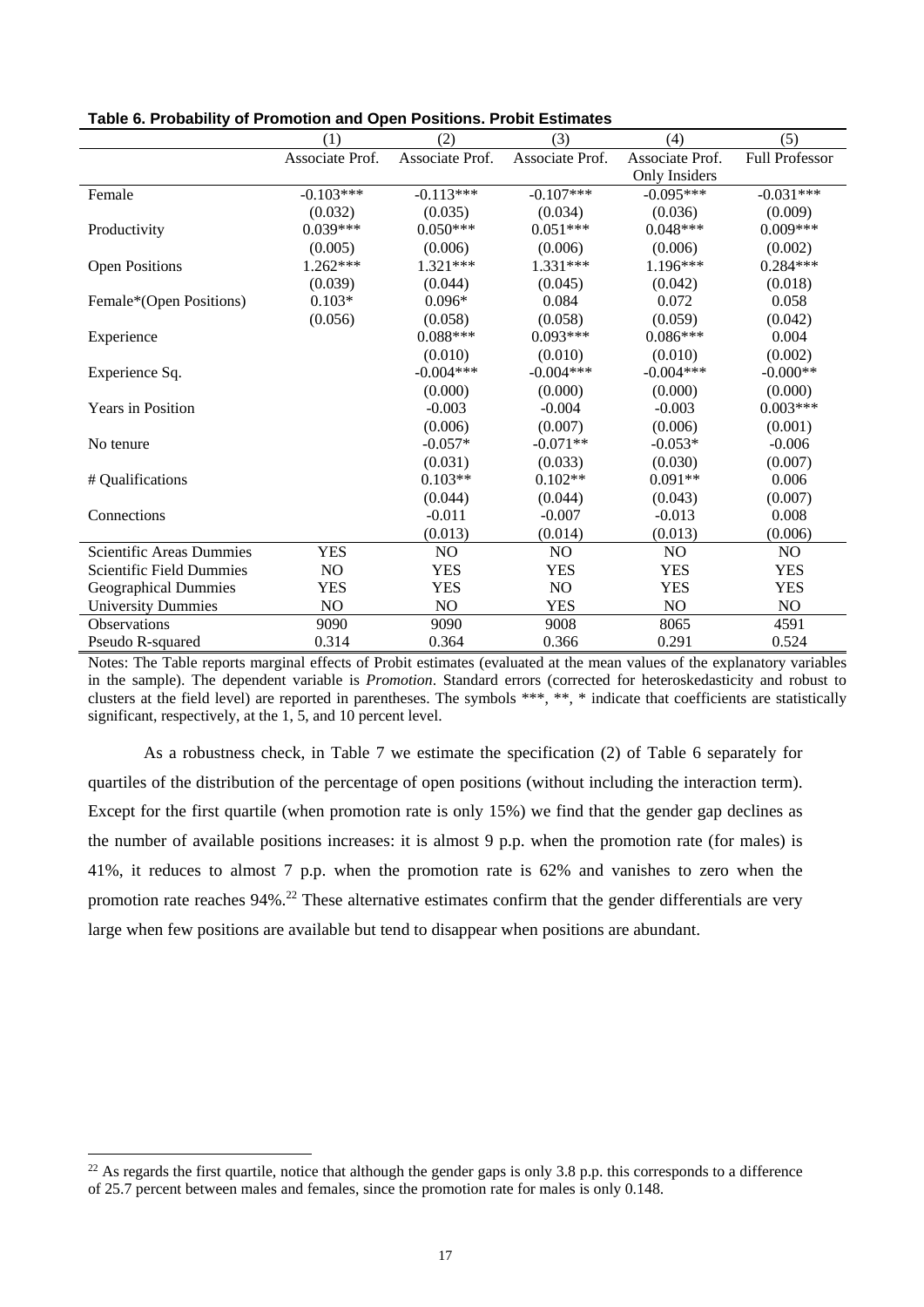|                             | (1)        | (2)         | (3)          | (4)         |
|-----------------------------|------------|-------------|--------------|-------------|
|                             | I quartile | II quartile | III quartile | IV quartile |
| Female                      | $-0.038**$ | $-0.087***$ | $-0.068***$  | $-0.005$    |
|                             | (0.017)    | (0.032)     | (0.019)      | (0.014)     |
| Productivity                | $0.015***$ | $0.059***$  | $0.054***$   | $0.021***$  |
|                             | (0.006)    | (0.014)     | (0.010)      | (0.005)     |
| <b>Open Positions</b>       | $0.911***$ | $1.110***$  | $0.991***$   | $0.449***$  |
|                             | (0.055)    | (0.362)     | (0.081)      | (0.124)     |
| Experience                  | $0.027*$   | $0.062***$  | $0.107***$   | $0.055**$   |
|                             | (0.016)    | (0.022)     | (0.014)      | (0.027)     |
| Experience Sq.              | $-0.001*$  | $-0.003***$ | $-0.005***$  | $-0.001**$  |
|                             | (0.001)    | (0.001)     | (0.001)      | (0.001)     |
| <b>Years in Position</b>    | 0.002      | 0.006       | $-0.006$     | $-0.022$    |
|                             | (0.011)    | (0.011)     | (0.010)      | (0.032)     |
| No tenure                   | 0.022      | $-0.065$    | $-0.108**$   | 0.014       |
|                             | (0.054)    | (0.061)     | (0.049)      | (0.018)     |
| # Qualifications            | 0.068      | $0.175***$  | 0.077        | $-0.006$    |
|                             | (0.049)    | (0.063)     | (0.052)      | (0.025)     |
| Connections                 | $-0.016$   | $-0.005$    | 0.001        | $-0.010$    |
|                             | (0.019)    | (0.032)     | (0.020)      | (0.016)     |
| Scientific Field Dummies    | <b>YES</b> | <b>YES</b>  | <b>YES</b>   | <b>YES</b>  |
| <b>Geographical Dummies</b> | <b>YES</b> | <b>YES</b>  | <b>YES</b>   | <b>YES</b>  |
| Promotion rate for males    | 0.148      | 0.412       | 0.627        | 0.942       |
| Gender gaps                 | $-25.7\%$  | $-21.1%$    | $-10.8%$     | $-0.5%$     |
| <b>Observations</b>         | 1658       | 1537        | 3237         | 1331        |
| Pseudo R-squared            | 0.210      | 0.094       | 0.132        | 0.258       |

Notes: The Table reports marginal effects of Probit estimates (evaluated at the mean values of the explanatory variables in the sample). The dependent variable is *Promotion*. Standard errors (corrected for heteroskedasticity and robust to clusters at the field level) are reported in parentheses. The symbols \*\*\*, \*\*, \* indicate that coefficients are statistically significant, respectively, at the 1, 5, and 10 percent level.

### *7. Concluding Remarks*

Compared to men, women in the labor market typically receive lower wages, have worse employment perspectives and face more difficulties in advancing in their careers. Women are underrepresented in the academic world, especially in top positions. Whether this state of affairs is due to worse female performance or to some form of discrimination against them is not completely clear from the existing evidence, because of some thorny econometric issues.

We have tried to shed some more light on this issue comparing two different systems of competitions and using relatively good measures of productivity. Exploiting the features of the system currently governing academic promotions in Italy we have been able to compare gender gaps in two settings: one in which candidates are evaluated to obtain a National Qualification and no limits are imposed on the number of positions available and another in which qualified candidates compete in local competitions held at Department level to fill a limited number of open positions.

Controlling for several measures of scientific productivity and individual characteristics, we find that at the national level, without limits on the number of qualifications awarded, there are no gender difference in the probability of obtaining the Qualification. However, at the Department level, with a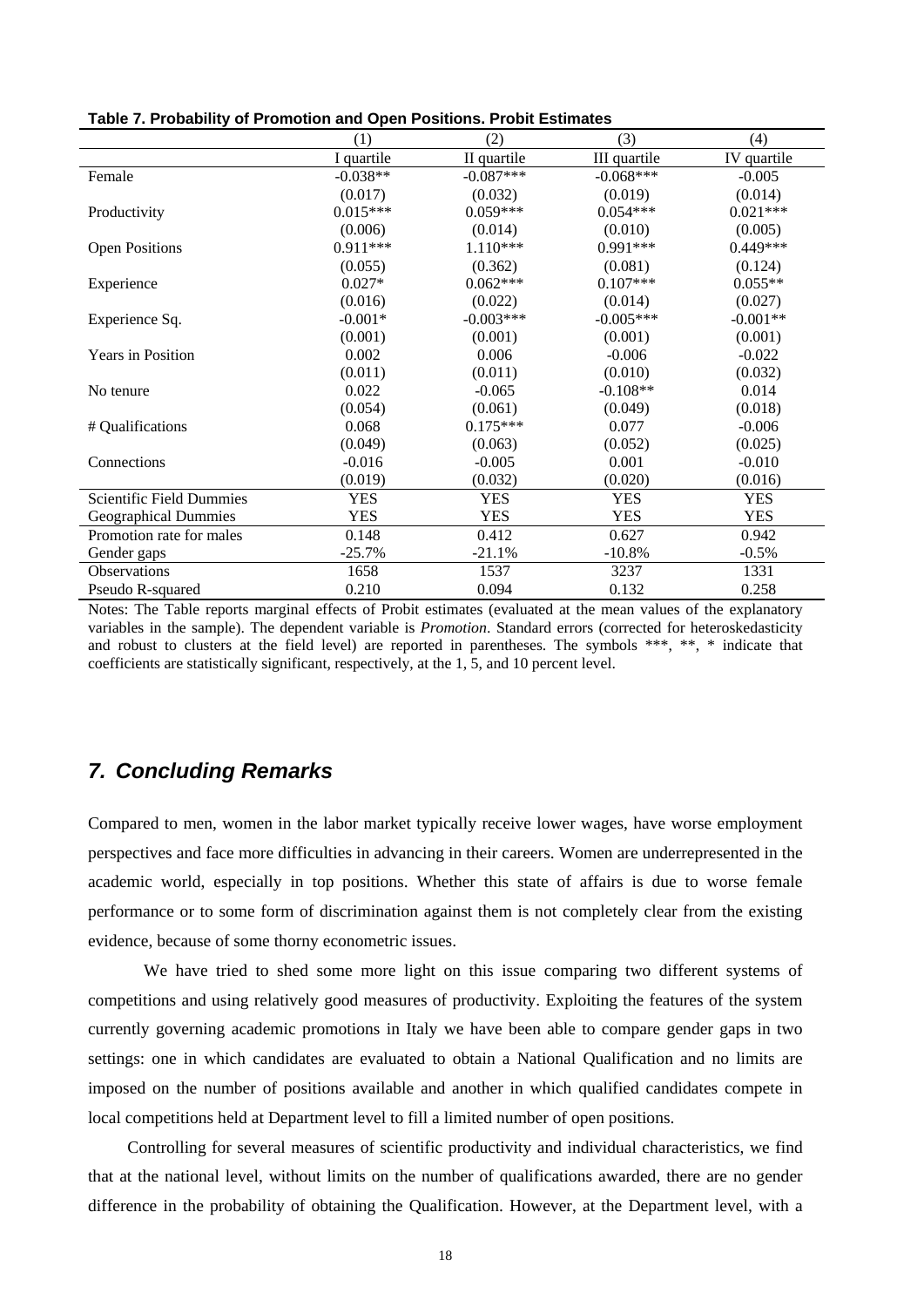limited number of positions available, we find that females have a significant lower probability of promotion. This is especially true for promotion to full professor positions. These findings are robust to a number of specification checks.

Similar results are found also restricting the sample by discarding candidates for whom no position was available in their Department, thus suggesting that gender differences in the propensity to move to a new Department do not play a particularly relevant role in explaining our results.

We are also confident that the uncovered gender differences cannot be imputed to a tendency of females to shy away from competitive settings, since in our setting potential candidates in the second stage have already applied for and obtained a qualification at the national level and they should have strong incentives to apply in order to be effectively promoted in their own Department.

Finally, comparing settings with different proportions of positions available, we have shown that when a small number of positions is available, females tend to be discriminated against, while no gender gaps emerge when there is abundancy of positions.

All in all our evidence suggests that females in the Italian academia are victims of a particular kind of discrimination arising from a social norm that establishes that when positions are scarce men have more rights to obtain them than women. This norm is consistent with a still widely held belief in some countries that when economically challenging times arise, men should be given preferential treatment over women in the search for employment. At this aim it is interesting to notice that according to the *World Values Survey: 2005-2009*, the proportion of Italian respondents who disagree with the statement "men should have more right to a job than women when jobs are scarce" is about 57%. This percentage is much lower compared to Northern European countries (about 90%) but also compared to other Mediterranean countries such as Spain (74%).

### *References*

- Albrecht, J., Bjorklund, A., and Vroman, S. (2003) Is there a glass ceiling in Sweden? *Journal of Labor Economics*, 21, 145–177.
- Altonji, J. and Blank, R., (1999). Race and gender in the labor market. In O.Ashenfelter and D. Card (eds.), *Handbook of Labor Economics*. Volume 3C, 3143–259, Amsterdam: North-Holland.
- Arulampalam, W., Booth, A., and Bryan, L. (2007). Is there a glass ceiling over Europe? Exploring the gender pay gap across the wages distribution. *Industrial and Labor Relations Review*, 60, 163– 186.
- Bagues, M. and Esteve-Volart, B. (2010). Can Gender Parity Break the Glass Ceiling? Evidence from a Repeated Randomized Experiment. *Review of Economic Studies*, 77, 1301-1328.
- Bagues, M., Sylos-Labini, M., and Zinovyeva, N. (2015). Does the Gender Composition of Scientific Committees Matter? (No. 9199). IZA Discussion Papers.
- Bertrand, M. (2011). "New Perspectives on Gender", *Handbook of Labor Economics*, vol. 4b.
- Blackaby, D., Booth, A., and Frank, J. (2005). Outside offers and the gender pay gap. *Economic Journal*, 115, F81–F107.
- Booth, A., and Leigh, A. (2010). Do employers discriminate by gender? A field experiment in femaledominated occupations. *Economics Letters*, 107(2), 236-238.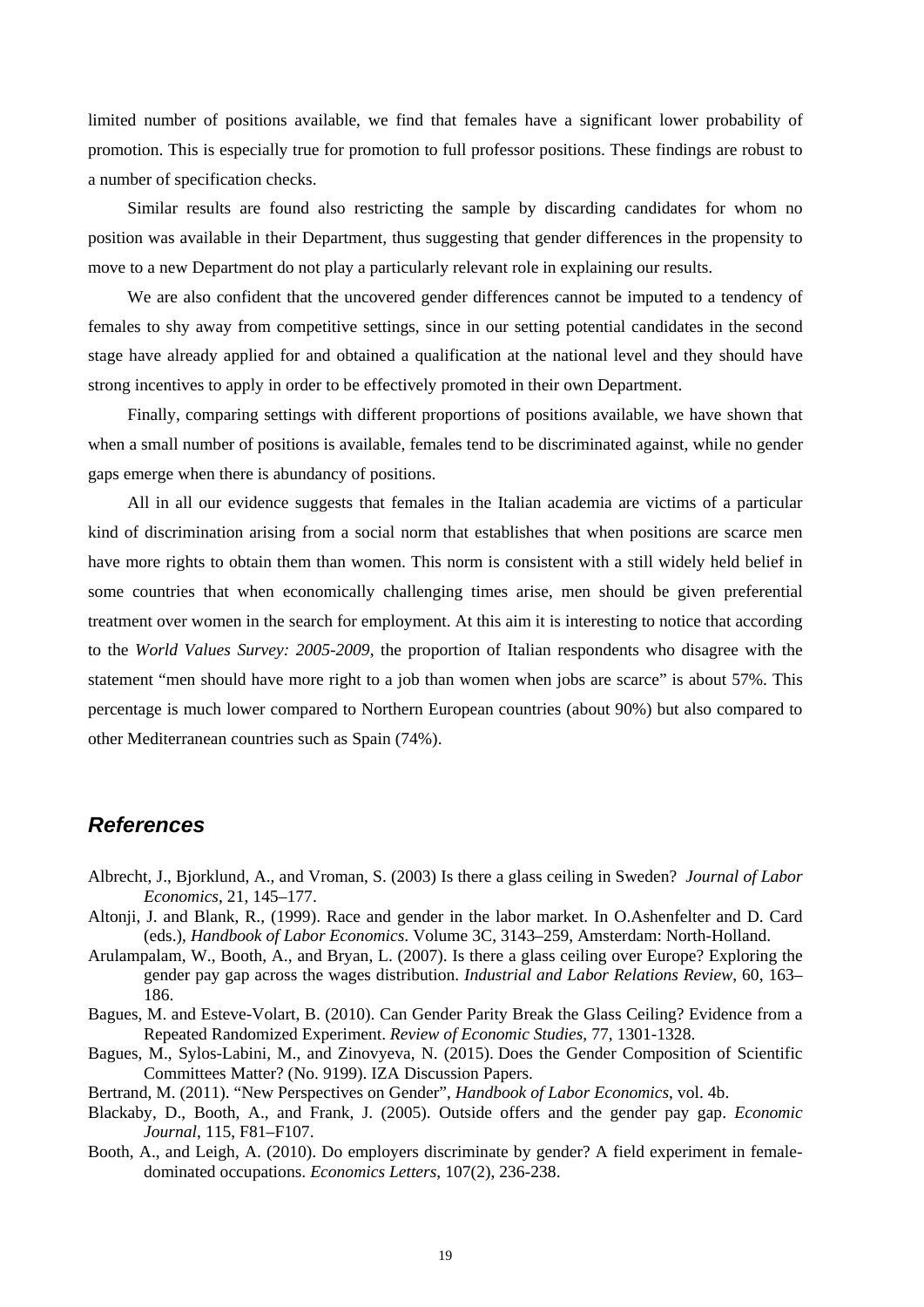- De Paola, M., and Scoppa, V. (2015). Gender Discrimination and Evaluators' Gender: Evidence from Italian Academia. *Economica*, 82(325), 162-188.
- De Paola, M., Ponzo, M. Scoppa, V., (2015), "Gender Differences in Attitudes Towards Competition: Evidence from the Italian Scientific Qualification", *IZA Discussion Paper* No. 8859.
- Ginther, D. and Hayes, K. (2003). Gender Differences in Salary and Promotion for Faculty in the Humanities, 1977-1995. *Journal of Human Resources*, 38 (1), 34-73.
- Ginther, D. and Kahn, S. (2004). Women in Economics: Moving Up or Falling Off the Academic Ladder. *Journal of Economic Perspectives*, 18(3), 193-214.
- Goldin, C., and Rouse, C. (2000). Orchestrating impartiality: the impact of blind auditions on female musicians. *American Economic Review*, 90(4), 715–741.
- Jappelli T., Nappi C. A, Torrini, R. (2015), "Research Quality and Gender Gap in Research Assessment", *CSEF Working Paper* No. 418.
- McDowell, J. M., Singell L. and Ziliak J. P. (1999). Cracks in the Glass Ceiling: Gender and Promotion in the Economics Profession. *American Economic Review, Papers and Proceedings*, 89(2), 392- 396.
- Neumark, David, (1996). Sex discrimination in restaurant hiring: an audit study. *Quarterly Journal of Economics*,111, 915–941.
- Niederle, M., and Vesterlund, L., (2011), Gender and Competition, *Annual Review of Economics*
- Petit, P. (2007). The effects of age and family constraints on gender hiring discrimination: A field experiment in the French financial sector. *Labour Economics*, 14(3), 371-391.
- Riach, P. A., and Rich, J. (2006). An experimental investigation of sexual discrimination in hiring in the English labor market. *Advances in Economic Analysis & Policy*, 5(2).
- Steinpreis R, Anders K, Ritzke D (1999) The impact of gender on the review of the CVs of job applicants and tenure candidates: A national empirical study. *Sex Roles* 41: 509–528
- Wenneras, C. and Wold, A. (1997). Nepotism and sexism in peer-review. *Nature*, 387, 341-343.
- Zinovyeva, N. and Bagues M. (2015), The role of connections in academic promotion, *American Economic Journal: Applied Economics*, Vol. 7(2), pp.264-292.